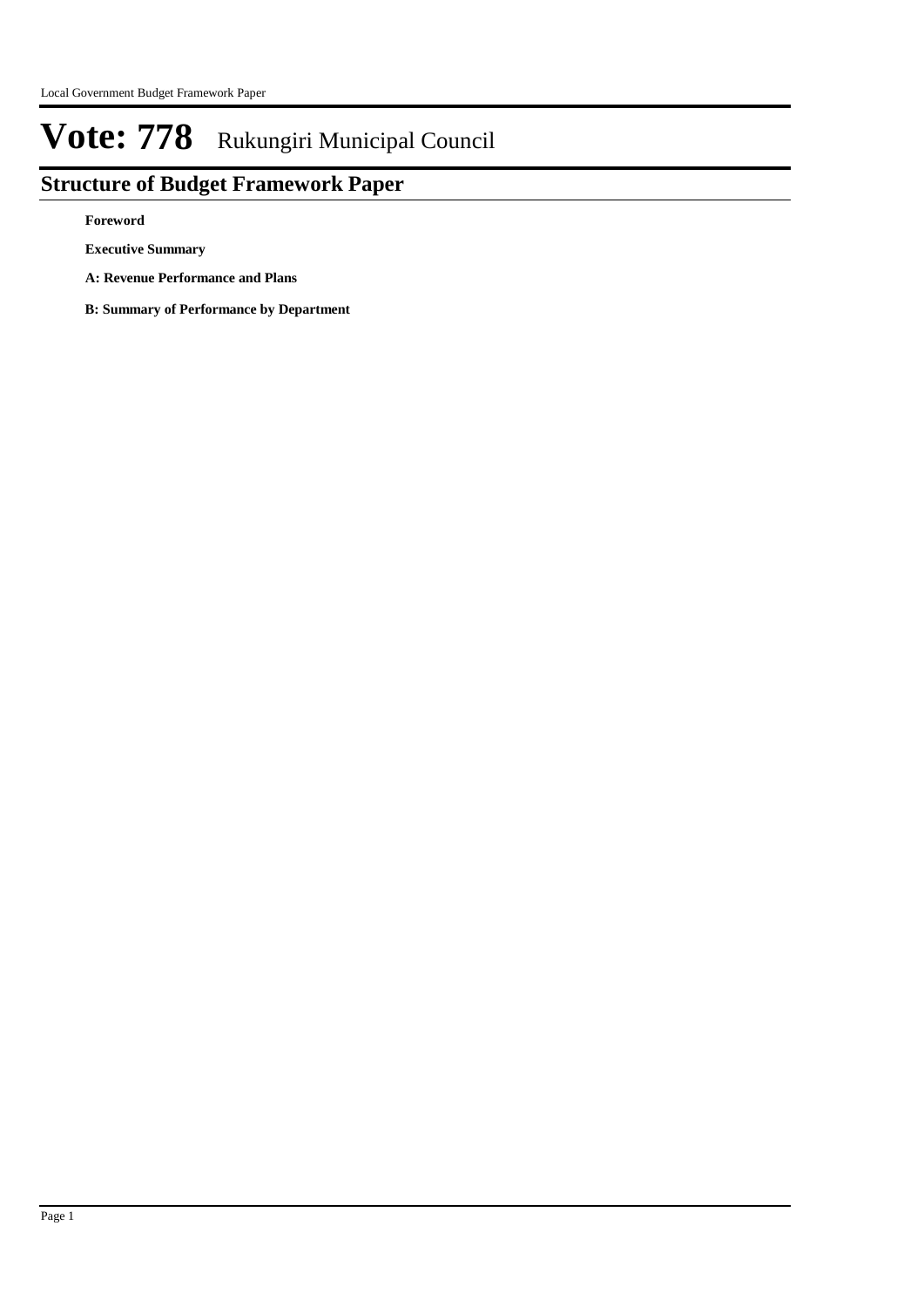### **Foreword**

The Budget Frame work Paper is an important element in the Planning cycle within the Local Governments and is a medium term Budget Policy Development Road map.

This Budget Framework Paper for 2016/17 provides detailed information on the financial situation of Rukungiri Municipal Council and the performance of various sectors in delivering the mandated services. The Municipality remains focused on addressing priorities of the National Development Plan which include; Agricultural production and productivity, Infrastructure developments, Human resources development, Natural resources management and Employment generation all aimed at Poverty eradication and sustainable development.

This Budget Framework Paper has been prepared through a bottom up participatory approach where various stakeholders have been consulted on their local needs and priorities in conjunction with the available local revenue and transfers from Central Government. The Discussions also focused on the need to significantly maintain and improve the status of the various infrastructures of the Municipality required to meet the Millennium Development goals.

To the Technical staff of the Municipality, I wish to formally recognize their hard work in preparing the Budget Framework Paper. I never the less remind them that planning is a continuous process and not a one-day activity.

To the Councillors and the Municipality Community, I implore you to work as a team in implementing this Budget Framework Paper for 2016/17 in order to fulfill the Municipality's vision of "A Healthy and Wealthy Urban Population in a Secure Environment" arising of the Mission "To serve the Community through Coordinated delivery of Services, focusing on National priorities and Significant Local Needs in order to promote Sustainable Development of Rukungiri Municipality".

Together we shall make the Municipality rise and shine.

**MAKURU CHARLES MAYOR RUKUNGIRI MUNICIPAL COUNCIL**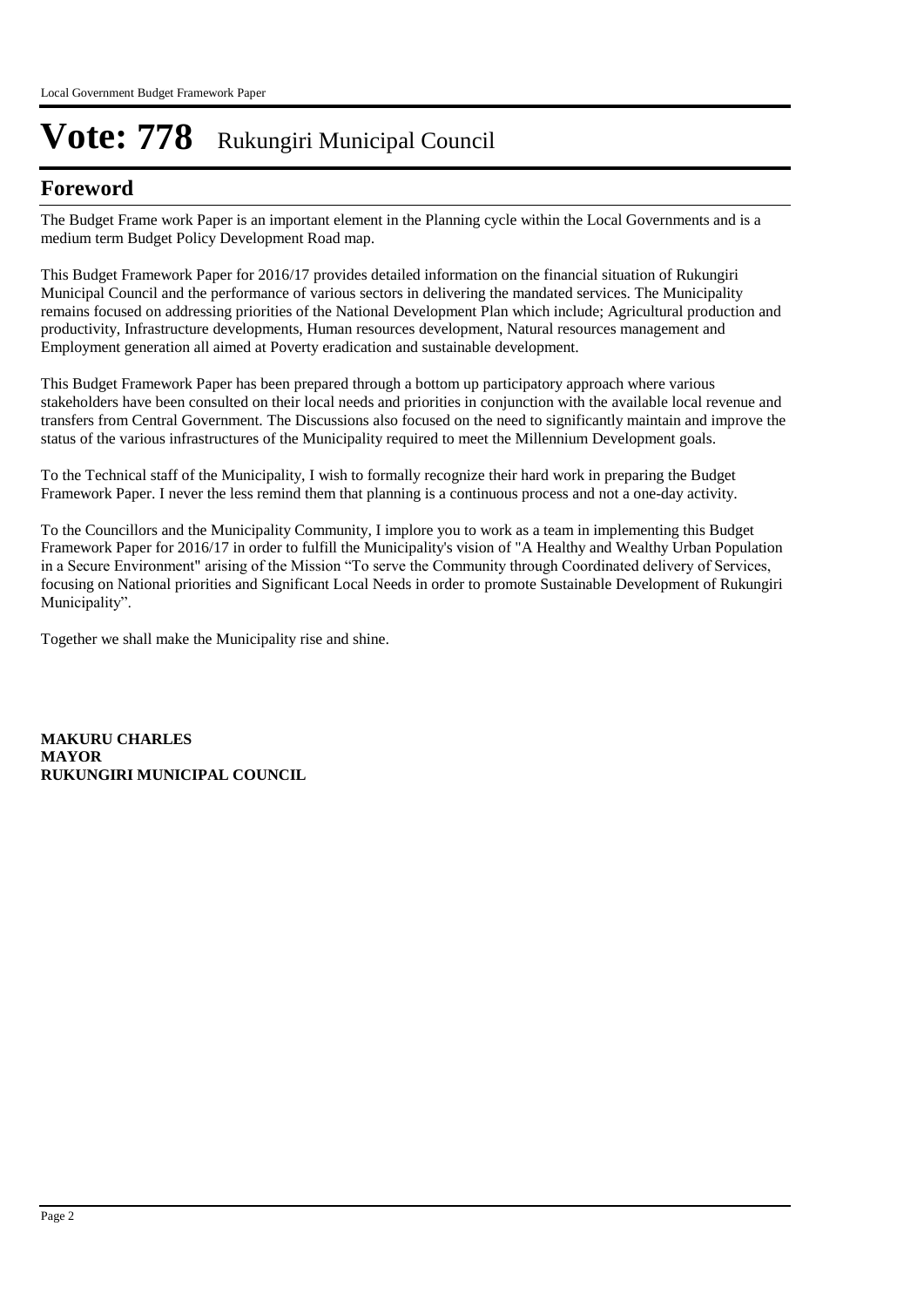### **Executive Summary**

#### **Revenue Performance and Plans**

|                                        | 2015/16                |                                            | 2016/17                |
|----------------------------------------|------------------------|--------------------------------------------|------------------------|
| UShs $000's$                           | <b>Approved Budget</b> | <b>Receipts by End</b><br><b>September</b> | <b>Proposed Budget</b> |
| 1. Locally Raised Revenues             | 740,756                | 150,769                                    | 740,756                |
| 2a. Discretionary Government Transfers | 730,597                | 168,931                                    | 885,629                |
| 2b. Conditional Government Transfers   | 3,598,512              | 869,333                                    | 3,880,188              |
| 2c. Other Government Transfers         | 948,985                | 205,588                                    | 931,962                |
| <b>Total Revenues</b>                  | 6,018,850              | 1,394,621                                  | 6,438,534              |

*Revenue Performance in the first quarter of 2015/16*

By the end of first quarter 2015/16, Rukungiri Municipal Council had received shs. 1,394,631,000=. Revenues from Central Government transfers received were as expected apart from funds for Conditional transfers to Councillors allowances and Ex- Gratia for LLGs but much of these funds will be received in quarter four. Local revenue received was lower than expected however much of local revenue will be received in the second and third quarters since revenue collection is based on calendar year.

#### *Planned Revenues for 2016/17*

A total of shs. 6,438,535,299= is expected to be realized out of which shs. 740,756,000= will be local revenue and the rest central government grants. Our major sources of local revenue remain user fees which include Bus/Taxi Park fees, market charges, slaughter slab charges and business license and local service tax. Central Government Grants and other Central Government transfers are expected to increase from shs. 5,268,157,000= for the FY 2015/2016 to shs. 5,697,779,000= in the FY 2016/2017.

#### **Expenditure Performance and Plans**

|                            | 2015/16                |                                                    | 2016/17                |  |
|----------------------------|------------------------|----------------------------------------------------|------------------------|--|
| <b>UShs 000's</b>          | <b>Approved Budget</b> | <b>Actual</b><br><b>Expenditure by</b><br>end Sept | <b>Proposed Budget</b> |  |
| 1a Administration          | 542,139                | 95,170                                             | 1,130,028              |  |
| 2 Finance                  | 452,924                | 76,317                                             | 389,146                |  |
| 3 Statutory Bodies         | 202,193                | 43,983                                             | 75,815                 |  |
| 4 Production and Marketing | 16,600                 | 3,291                                              | 26,616                 |  |
| 5 Health                   | 664,800                | 167,210                                            | 674,846                |  |
| 6 Education                | 3,010,165              | 675,157                                            | 2,976,714              |  |
| 7a Roads and Engineering   | 907,946                | 82,890                                             | 935,612                |  |
| 7b Water                   | $\mathbf{0}$           | $\Omega$                                           | $\Omega$               |  |
| 8 Natural Resources        | $\Omega$               | $\Omega$                                           | 26                     |  |
| 9 Community Based Services | 166,103                | 11,159                                             | 169,959                |  |
| 10 Planning                | 30,857                 | 4,915                                              | 32,727                 |  |
| 11 Internal Audit          | 25,123                 | 4,522                                              | 27,044                 |  |
| <b>Grand Total</b>         | 6,018,850              | 1,164,616                                          | 6,438,534              |  |
| Wage Rec't:                | 3,472,563              | 820,725                                            | 3,472,554              |  |
| Non Wage Rec't:            | 2,261,167              | 330,841                                            | 2,713,676              |  |
| Domestic Dev't             | 285,120                | 13,050                                             | 252,305                |  |
| Donor Dev't                | 0                      | 0                                                  | $\boldsymbol{\theta}$  |  |

*Expenditure Performance in the first quarter of 2015/16*

A total of shs. 1,164,616,000= was spent by the departments. Much of the expenditures in the first quarter of the financial year 2015/16 have been of recurrent in nature while capital expenditure will be undertaken in the subsequent quarters awaiting other quarterly releases.

*Planned Expenditures for 2016/17*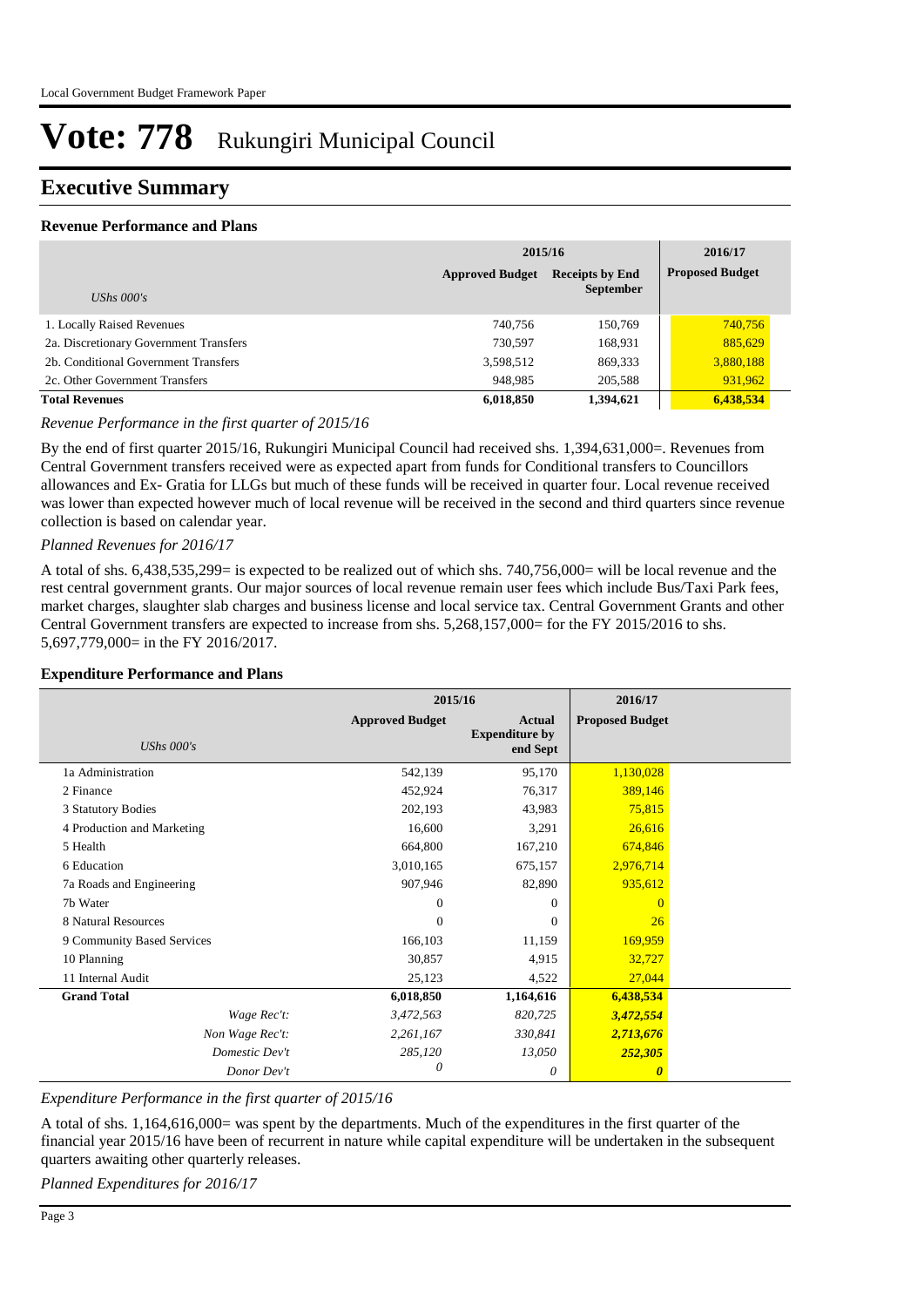### **Executive Summary**

The departmental expenditure plans for the financial year 2016/2017 is expected not to change very much following no much change in revenues. In the financial year 2016/17, the following capital projects will be given priority: maintenance and rehabilitation of road network, Culverts will be installed on different spots on roads, continuation of the construction of staff house at Marumba Health Centre II and construction of stance sanitation facilities.

#### *Medium Term Expenditure Plans*

Most of the capital development expenditure will be on road maintenance, procurement and installation of culverts on roads, repair of bridges, construction of sanitation facilities, construction of staff houses at health units and improving health standards. Road funds will be spent on maintenance of already existing tarmac and murram roads. Some murram roads will continue to be maintained by the Divisions in addition to garbage management

#### **Challenges in Implementation**

The main constraints in implementation of plans in Rukungiri Municipality are; Lack of office accommodation both at Municipal Headquarter and Southern Division, Inadequate staffing levels in almost all the Departments, Inadequate water supply, and lack of a sewerage system compromises the quality of hygiene and sanitation, land tenure system affects urban development as people demand for compensation when opening roads since the law vests land ownership rights to citizens.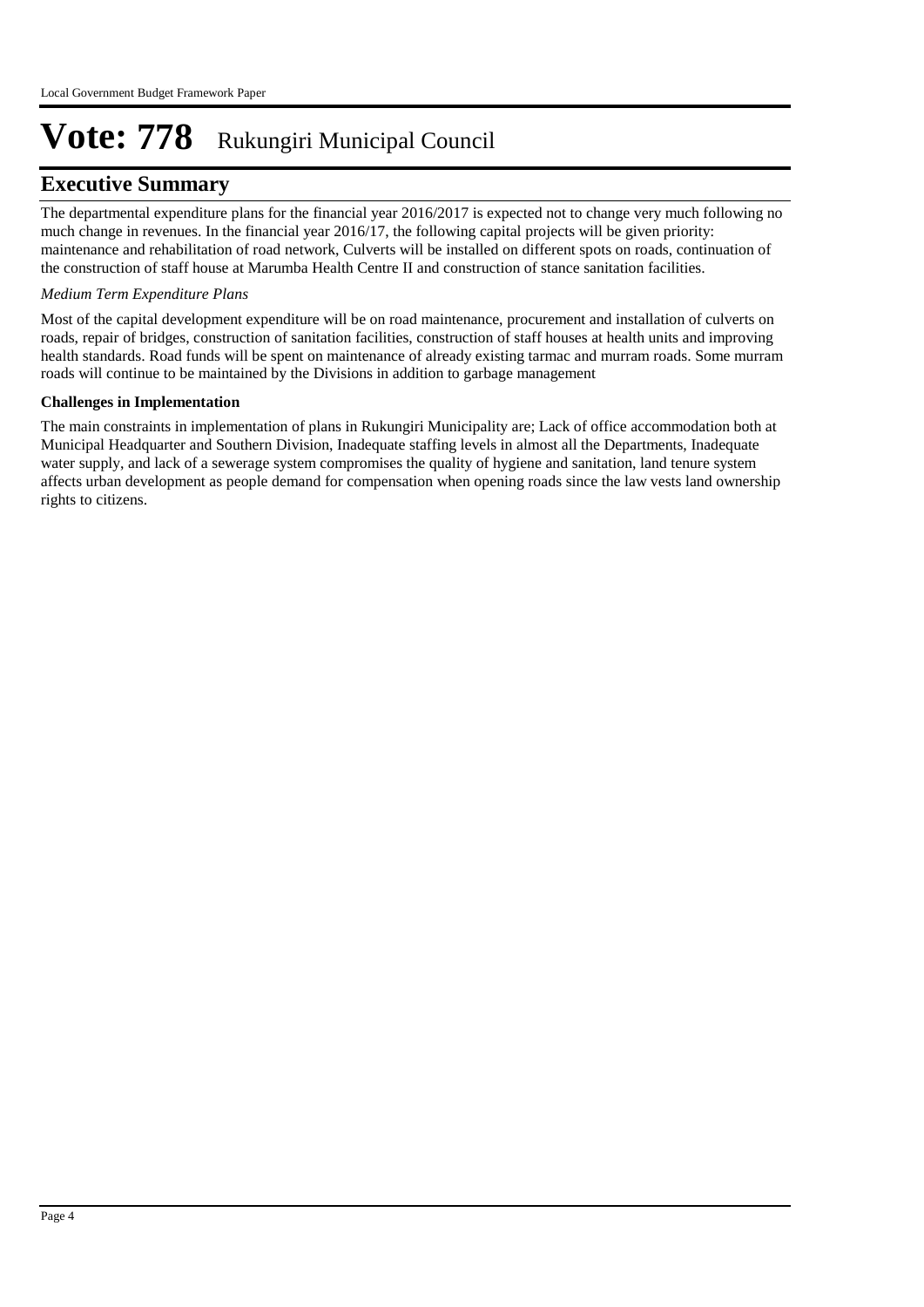## **A. Revenue Performance and Plans**

|                                                          | 2015/16                | 2016/17                |                        |
|----------------------------------------------------------|------------------------|------------------------|------------------------|
|                                                          | <b>Approved Budget</b> | <b>Receipts by End</b> | <b>Proposed Budget</b> |
| <b>UShs</b> 000's                                        |                        | <b>September</b>       |                        |
|                                                          |                        |                        |                        |
| <b>1. Locally Raised Revenues</b>                        | 740,756                | 150,769                | 740,756                |
| Other Fees and Charges                                   | 4,425                  | 1,388                  | 4,425                  |
| <b>Advance Recoveries</b>                                | 8,973                  | $\overline{0}$         | 8,973                  |
| Advertisements/Billboards                                | 7,560                  | 30                     | 7,560                  |
| <b>Agency Fees</b>                                       | 3,000                  | 677                    | 3,000                  |
| Animal & Crop Husbandry related levies                   | 31,919                 | 5,075                  | 31,919                 |
| <b>Application Fees</b>                                  | 3,955                  | 489                    | 3,955                  |
| <b>Business licences</b>                                 | 134,812                | 5,869                  | 134,812                |
| Ground rent                                              | 8,910                  | $\overline{0}$         | 8,910                  |
| <b>Land Fees</b>                                         | 20,610                 | 6,855                  | 20,610                 |
| Local Government Hotel Tax                               |                        | $\overline{0}$         | 8,640                  |
| Local Hotel Tax                                          | 8,640                  | 800                    |                        |
| Local Service Tax                                        | 57,525                 | 9,328                  | 57,525                 |
| Miscellaneous                                            | 9,000                  | 934                    | 9,000                  |
| Other licences                                           | 20,000                 | $\overline{0}$         | 20,000                 |
| Rent & Rates from private entities                       | $\boldsymbol{0}$       | $\Omega$               | 8,400                  |
| Market/Gate Charges                                      | 90,066                 | 24,000                 | 90,066                 |
| Rent & rates-produced assets-from private entities       | 8,400                  | 2,810                  |                        |
| Unspent balances – Locally Raised Revenues               |                        | 18,632                 |                        |
| <b>Registration of Businesses</b>                        | 16,035                 | 6,460                  | 16,035                 |
| Registration (e.g. Births, Deaths, Marriages, etc.) Fees | 4,075                  | 435                    | 4,075                  |
| Refuse collection charges/Public convinience             | 3,960                  | 62                     | 3,960                  |
| Property related Duties/Fees                             | 105,044                | 20                     | 105,044                |
| Park Fees                                                | 193,847                | 66,906                 | 193,847                |
| 2a. Discretionary Government Transfers                   | 730,597                | 168,931                | 885,629                |
| Urban Unconditional Grant (Wage)                         | 445,269                | 103,567                | 484,207                |
| District Unconditional Grant (Wage)                      | 38,938                 | 7,488                  |                        |
| Urban Discretionary Development Equalization Grant       | 74,428                 | 14,886                 | 108,887                |
| Urban Unconditional Grant (Non-Wage)                     | 171,962                | 42,991                 | 292,535                |
| 2b. Conditional Government Transfers                     | 3,598,512              | 869,333                | 3,880,188              |
| Development Grant                                        | 210,692                | 42,138                 | 132,370                |
| Support Services Conditional Grant (Non-Wage)            | 105,384                | 25,278                 | 408,722                |
| Sector Conditional Grant (Non-Wage)                      | 294,081                | 92,246                 | 350,748                |
| Sector Conditional Grant (Wage)                          | 2,988,356              | 709,671                | 2,988,347              |
| 2c. Other Government Transfers                           | 948,985                | 205,588                | 931,962                |
| Youth Livelihood Programme                               | 100,000                | 509                    | 100,000                |
| Drugs and Supplies from National Medical Stores          | 96,286                 | 25,947                 | 96,286                 |
| Road Maintenance-Uganda Road Fund                        | 752,699                | 179,132                | 735,676                |
| <b>Total Revenues</b>                                    | 6,018,850              | 1,394,621              | 6,438,534              |

#### **Revenue Performance in the first Quarter of 2015/16**

#### *(i) Locally Raised Revenues*

In the first Quarter, local revenue received was low compared to the quarterly average standing at 20% with park fees and registration of business performing well at 35% and 40% respectively. The other items of local revenue did not perform because assessment for Business License and Local Service Tax was still on-going, debtors had just been served with demand notes and had not paid, and sensitization on new revenue sources was ongoing.

Also application fees were to be collected together with

*(ii) Central Government Transfers*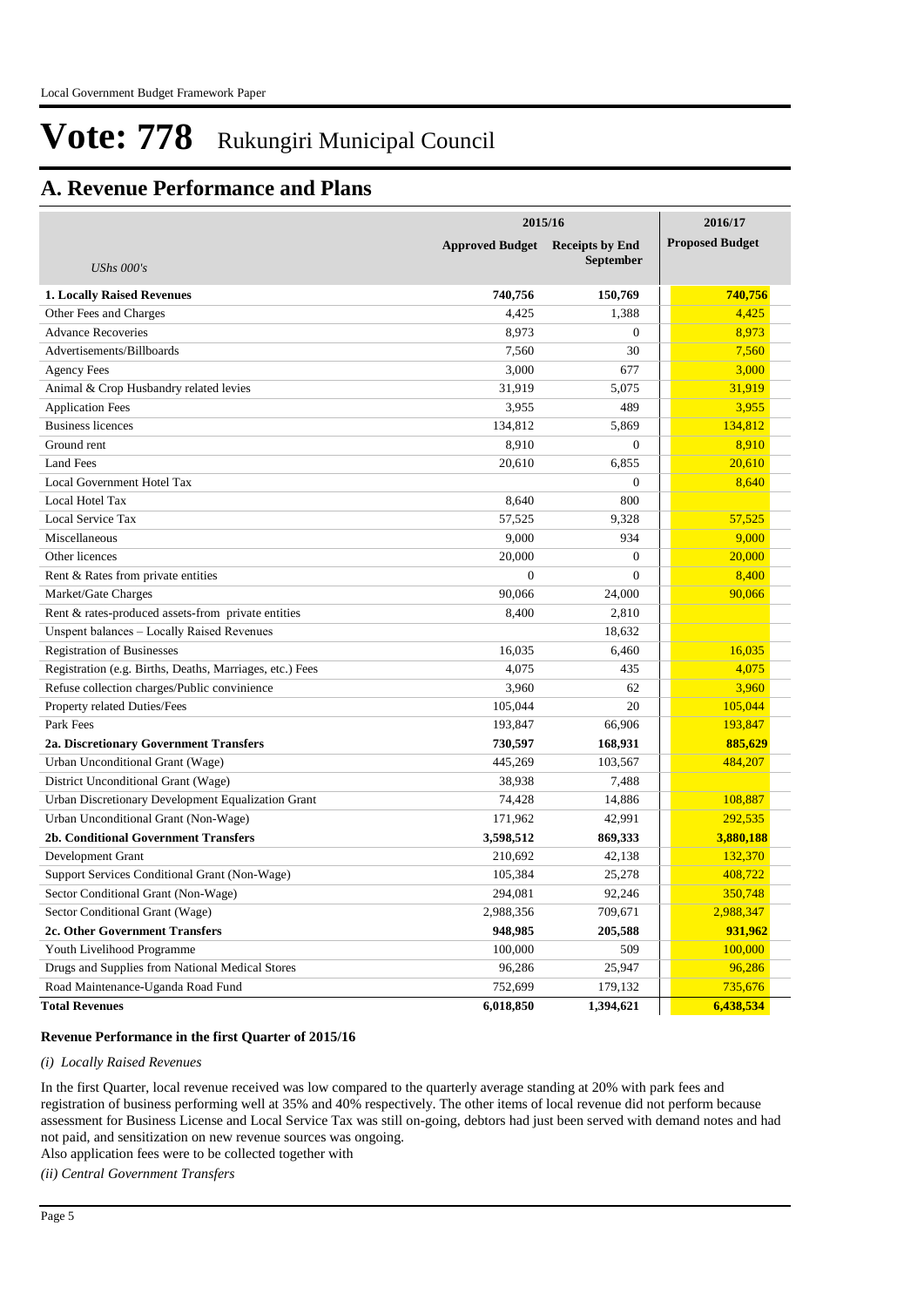### **A. Revenue Performance and Plans**

Revenue from Central Government transfers that was received in the first Quarter was as expected apart from funds for Youth livelihood Programme which stood at 1% but much of these funds will be received in the preceding quarters to fund youth projects.

#### *(iii) Donor Funding*

Rukungiri Municipal Council did not plan to get donor funding.

#### **Planned Revenues for 2016/17**

*(i) Locally Raised Revenues* 

Rukungiri Municipal Council's local revenue budget is expected to remain at the same level as that of financial year 2015/2016. Our major sources of local revenue remain user fees which include Bus/Taxi Park fees, market charges, slaughter slab charges and business license and local service tax.

#### *(ii) Central Government Transfers*

*(iii) Donor Funding* The Revenue from Central Government and other Central Government transfers for the financial year 2016/17 are expected to increase from shs. 5,268,157,000= for the FY 2015/2016 to shs. 5,697,779,000= in the FY 2016/2017. This is mainly because of an increase in Conditional Government Transfers from shs. 3,598,512,000= to shs. 3,880,188,000=.

Rukungiri Municipal Council Local Government does not plan to receive donor funding for the financial year 2016/17.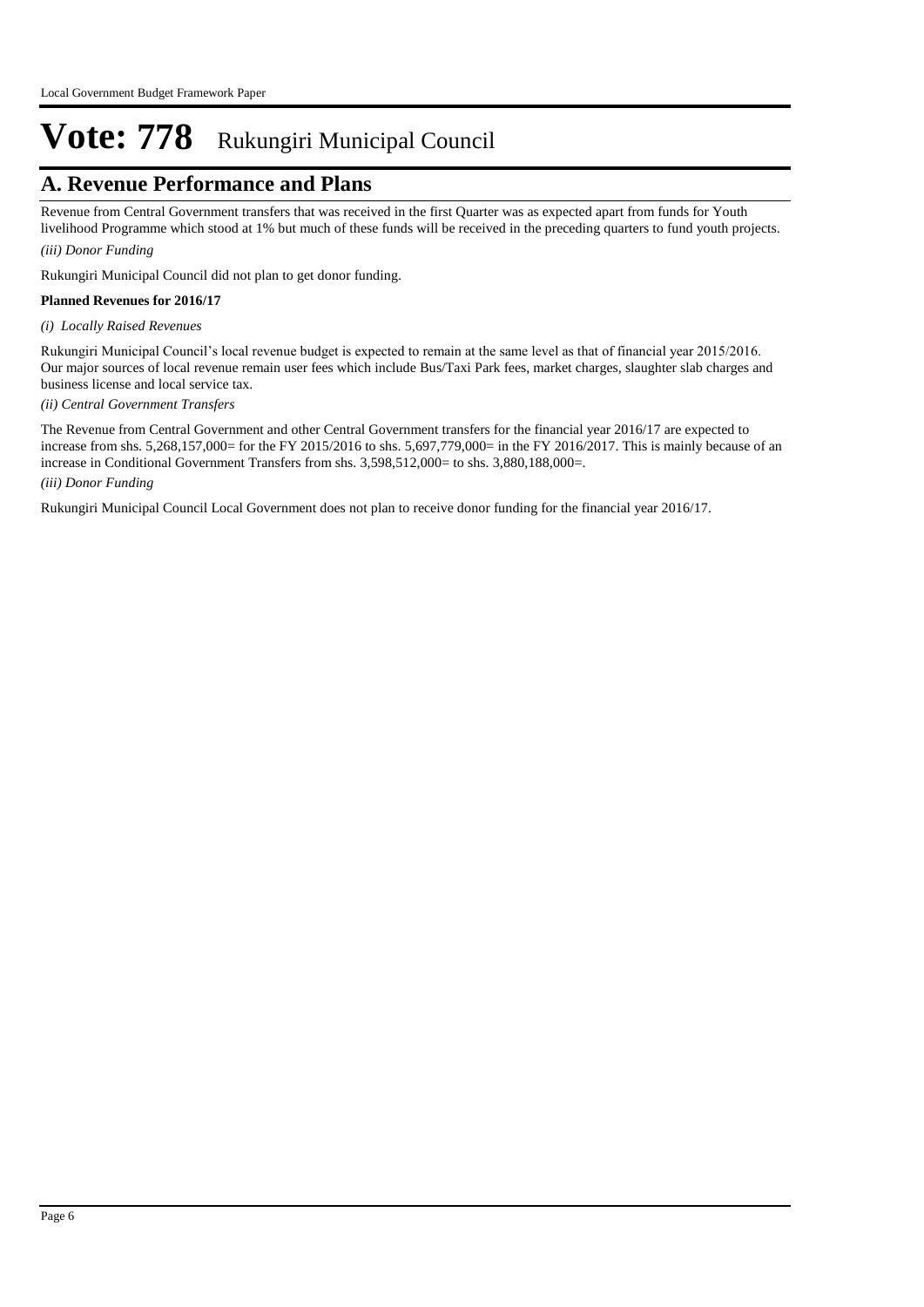## **Summary of Performance and Plans by Department**

### *Workplan 1a: Administration*

#### **(i) Overview of Workplan Revenue and Expenditures**

| <b>UShs Thousand</b>                               |                           | 2015/16                | 2016/17                          |
|----------------------------------------------------|---------------------------|------------------------|----------------------------------|
|                                                    | Approved<br><b>Budget</b> | Outturn by<br>end Sept | <b>Proposed</b><br><b>Budget</b> |
| A: Breakdown of Workplan Revenues:                 |                           |                        |                                  |
| <b>Recurrent Revenues</b>                          | 527,251                   | 95,613                 | 1,119,139                        |
| <b>Locally Raised Revenues</b>                     | 49,917                    | 11,201                 | 196,757                          |
| Multi-Sectoral Transfers to LLGs                   | 361,940                   | 54.758                 | 306,395                          |
| Support Services Conditional Grant (Non-Wage)      | 3.360                     | 825                    | 408.722                          |
| Urban Unconditional Grant (Non-Wage)               | 28,834                    | 12,491                 | 84,618                           |
| Urban Unconditional Grant (Wage)                   | 83,201                    | 16,337                 | 122,647                          |
| <b>Development Revenues</b>                        | 14,887                    | 2,977                  | 10,889                           |
| Urban Discretionary Development Equalization Grant | 14,887                    | 2,977                  | 10,889                           |
| <b>Total Revenues</b>                              | 542,139                   | 98,590                 | 1,130,028                        |
| <b>B</b> : Overall Workplan Expenditures:          |                           |                        |                                  |
| Recurrent Expenditure                              | 527,251                   | 92,862                 | 1,119,139                        |
| Wage                                               | 167.613                   | 38,021                 | 207,060                          |
| Non Wage                                           | 359,638                   | 54,842                 | 912,080                          |
| Development Expenditure                            | 14,887                    | 2,308                  | 10,889                           |
| Domestic Development                               | 14,887                    | 2,308                  | 10,889                           |
| Donor Development                                  | $\Omega$                  | $\theta$               | $\Omega$                         |
| <b>Total Expenditure</b>                           | 542,139                   | 95,170                 | 1,130,028                        |

*Revenue and Expenditure Performance in the first quarter of 2015/16*

The Departmental allocation was lower than the expected quarterly average caused mainly by Multi-Sectoral Transfers to LLGs however Urban Unconditional Grant - Non Wage was at 173%.This was because all the salaries for Lower Local Governments had been budgeted in administration department.

#### *Department Revenue and Expenditure Allocations Plans for 2016/17*

The departmental allocation of revenue during the financial year 2016/17 compared to last financial year is expected to increase i.e. from shs. 542,139,000= to shs. 1,130,028,000=. This is because most of local revenue and urban unconditional grant nonwage is expected to be spent in the Administration department to cater for procurement of stationary and computer servicing since they are done centrally by administration department.

#### **(ii) Summary of Past and Planned Workplan Outputs**

#### *Physical Performance in the first quarter of 2015/16*

The department managed to implement a number of outputs under its main function - to provide Urban Administration. The department held one capacity building session of training staff on how to fill appraisal forms which was as per the capacity building plan which was available and being implemented. The percentage of filled posts in the Municipal Council was still at 60% since no recruitment was done because the recruitment process was halted.

#### *Plans for 2016/17 by Vote Function*

The department managed to implement a number of outputs under its main function - to provide Urban Administration. The department held one capacity building session of training staff on how to fill appraisal forms which was as per the capacity building plan which was available and being implemented. The percentage of filled posts in the Municipal Council was still at 60% since no recruitment was done because the recruitment process was halted.

#### *Medium Term Plans and Links to the Development Plan*

The plans for financial year 2016/17 under Administration includes; paying of Salaries for Staff under administration department, recruitment of staff, monitoring and supervision of the implementation of Projects and other activities to be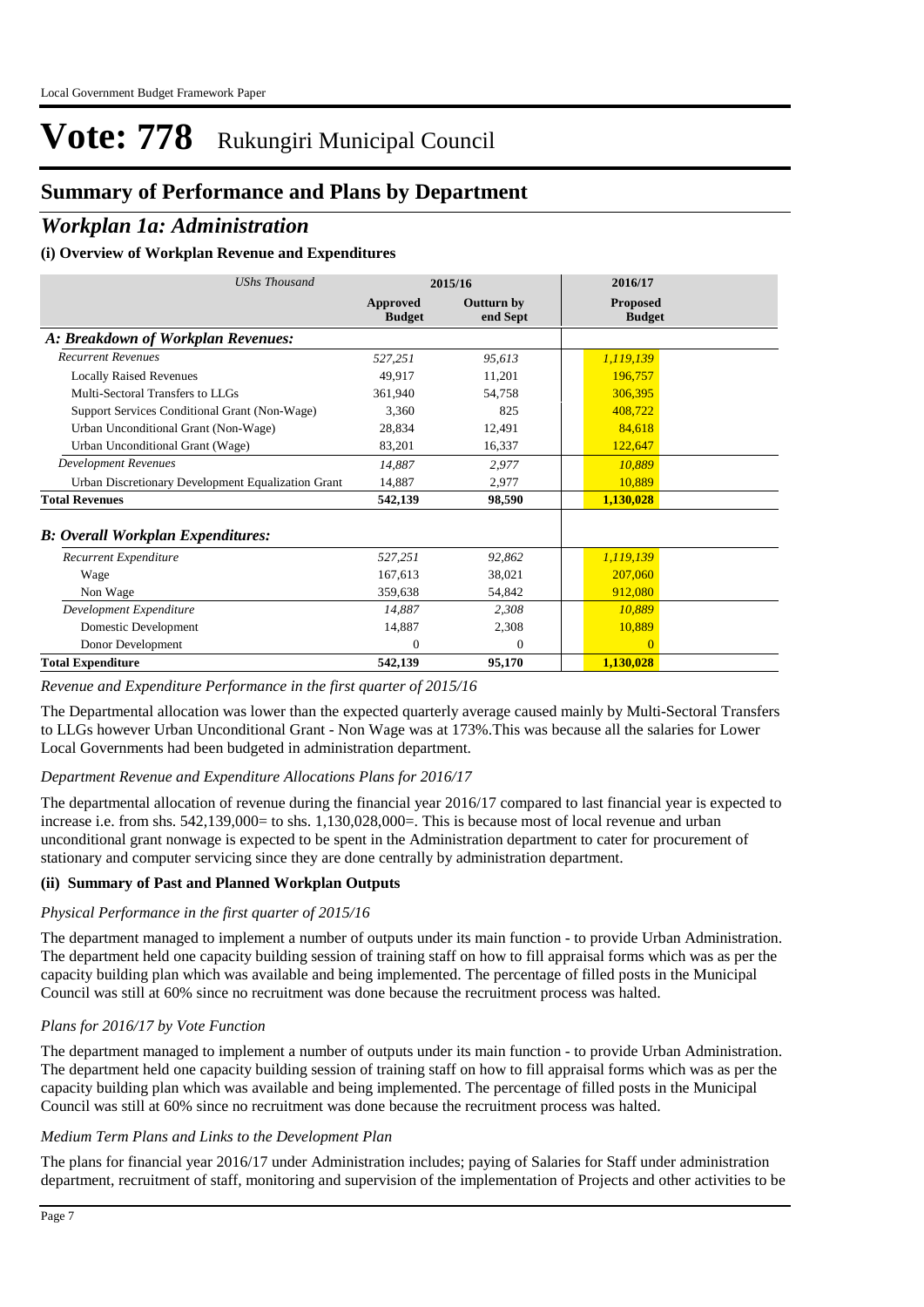### *Workplan 1a: Administration*

undertaken during the financial year. The above plans were confirmed by the wider stakeholders to be included in the Development Plan during the Budget Conference.

#### **(iii) Details of Off-Budget Activities carried out by NGOs, Central Government, the Private Sector and Donors**

NGOs such as TASO and Compassion International normally offer free services to disadvantaged people such as people living with HIV and the orphaned.

Rukungiri Municipal council doesn't receive any donor funding

#### **(iv) The three biggest challenges faced by the department in improving local government services**

#### *Inadequate Office Space 1.*

A number of staff have been planned for recruitment yet the office space is not even adequate for the current number of staff.

#### *Low Staffing Level 2.*

There is currently aproblem of low staffing level especially in the Department of Finance, Community Based Serices, and Works. This has greatly affected the performance in the Council.

#### *Lack of transport means 3.*

The department does not have any official transport vehicle to be used by department staff in carrying out duties of Municipality.

### *Workplan 2: Finance*

#### **(i) Overview of Workplan Revenue and Expenditures**

| <b>UShs Thousand</b>                          |                           | 2015/16                | 2016/17                          |
|-----------------------------------------------|---------------------------|------------------------|----------------------------------|
|                                               | Approved<br><b>Budget</b> | Outturn by<br>end Sept | <b>Proposed</b><br><b>Budget</b> |
| A: Breakdown of Workplan Revenues:            |                           |                        |                                  |
| <b>Recurrent Revenues</b>                     | 452,924                   | 90,768                 | 389,146                          |
| <b>Locally Raised Revenues</b>                | 103,171                   | 11,081                 | 102,274                          |
| Multi-Sectoral Transfers to LLGs              | 261,602                   | 39,774                 | 209,478                          |
| Support Services Conditional Grant (Non-Wage) | 4,141                     | 1,000                  |                                  |
| Unspent balances - Locally Raised Revenues    |                           | 13,632                 |                                  |
| Urban Unconditional Grant (Non-Wage)          | 44,676                    | 14,402                 | 38,060                           |
| Urban Unconditional Grant (Wage)              | 39,334                    | 10,880                 | 39,334                           |
| <b>Total Revenues</b>                         | 452,924                   | 90,768                 | 389,146                          |
| <b>B</b> : Overall Workplan Expenditures:     |                           |                        |                                  |
| Recurrent Expenditure                         | 452,924                   | 76,317                 | 389,146                          |
| Wage                                          | 100,525                   | 25,525                 | 100,525                          |
| Non Wage                                      | 352,399                   | 50,792                 | 288,621                          |
| Development Expenditure                       | 0                         | 0                      | n                                |
| Domestic Development                          | 0                         | $\Omega$               | $\Omega$                         |
| Donor Development                             | 0                         | $\Omega$               | $\Omega$                         |
| <b>Total Expenditure</b>                      | 452,924                   | 76,317                 | 389,146                          |

#### *Revenue and Expenditure Performance in the first quarter of 2015/16*

The Departmental allocation was much less than the expected quarterly average caused by local revenue standing at 43% and multisectoral transfers to divisions at 61%. This was caused by the low revenue collection that is 50% from the disivisions thus less 30% remmitances.

#### *Department Revenue and Expenditure Allocations Plans for 2016/17*

The Finance Department budget for 2016/2017 is lower than the budget for last financial year because sundry creditors which are planned for in the department are expected to reduce.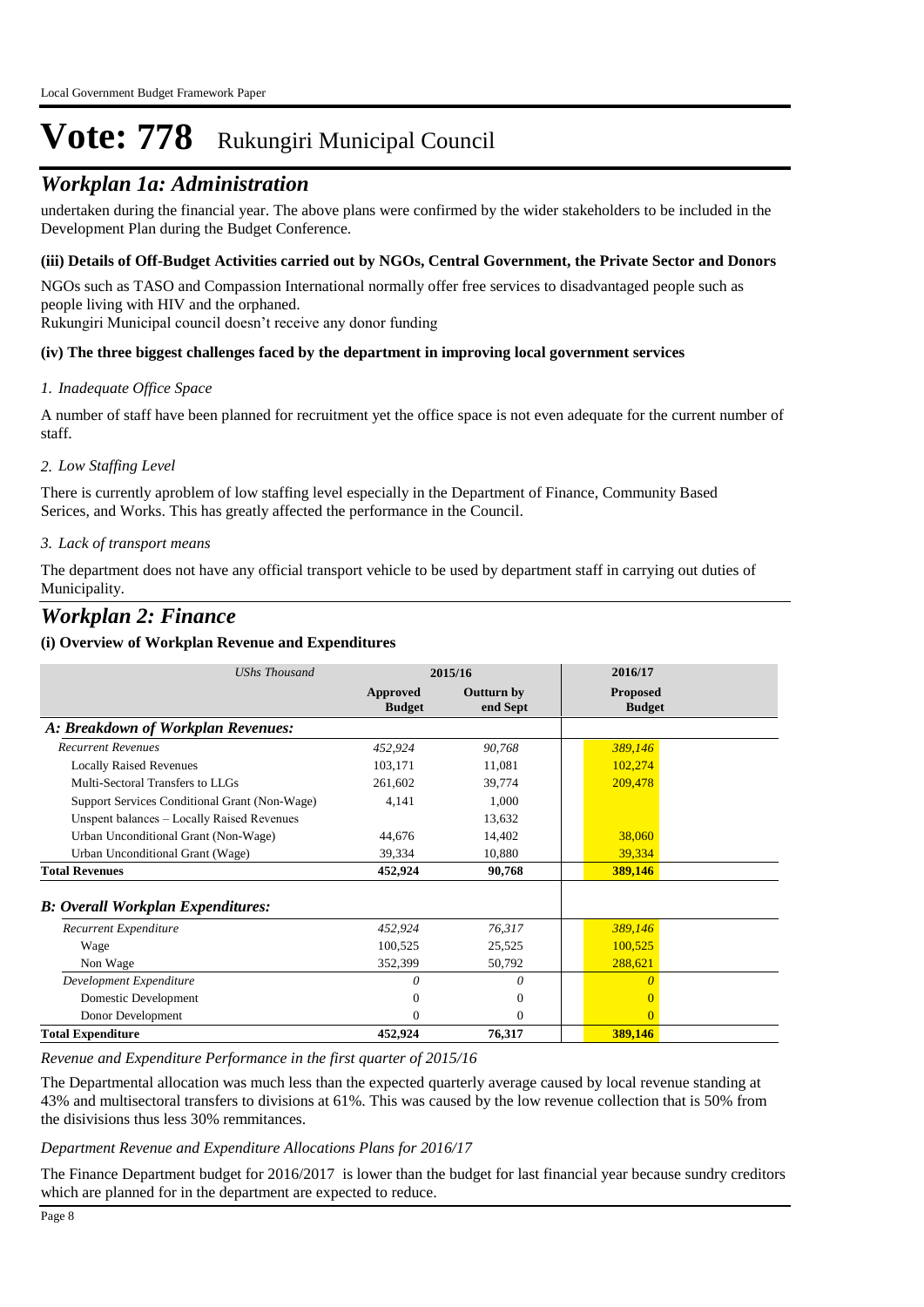### *Workplan 2: Finance*

#### **(ii) Summary of Past and Planned Workplan Outputs**

#### *Physical Performance in the first quarter of 2015/16*

The department managed to identify and collect local revenue for service delivery and preparing reports necessary for decision making on proper service delivery.

The Department facilitated its staff to collect local revenue, carried out consultative visits with relevant Ministries and agencies, posted and updated books of accounts regularly and submitted relevant reports to Council.

#### *Plans for 2016/17 by Vote Function*

The department managed to identify and collect local revenue for service delivery and preparing reports necessary for decision making on proper service delivery.

The Department facilitated its staff to collect local revenue, carried out consultative visits with relevant Ministries and agencies, posted and updated books of accounts regularly and submitted relevant reports to Council.

#### *Medium Term Plans and Links to the Development Plan*

Advise council on expenditure allocation in line with National and Municipal Priorities in consultation with other directorates and departments. Control and manage Public funds in accordance with the provisions of the Local Governments Financial and Accounting Regulations. Maintaining financial accounting records and preparation and submission of accountability returns to relevant Ministries and departments. Prepare and submit to the Auditor General Final Accounts of the Municipal.

#### **(iii) Details of Off-Budget Activities carried out by NGOs, Central Government, the Private Sector and Donors**

NGOs such as TASO and Compassion International normally offer free services to disadvantaged people such as people living with HIV and the orphaned.

Rukungiri Municipal council doesn't receive any donor funding

#### **(iv) The three biggest challenges faced by the department in improving local government services**

#### *Zoning of the town into only 2 zones 1.*

Some businesses in zone II are too small to pay shs. 60,000= as license.

#### *Late commencement of procurement process 2.*

This leads to late awarding of tenders leading to tenderers starting to collect revenue before fulfilling some contractual requirements.

#### *Resistance by associations to increase rates 3.*

The resistance to increase rates even when the cost of providing services has increased due to inflation and many years have passed since the last increment affects local revenue performance.

### *Workplan 3: Statutory Bodies*

#### **(i) Overview of Workplan Revenue and Expenditures**

| UShs Thousand                                 |                           | 2015/16                       | 2016/17                          |  |
|-----------------------------------------------|---------------------------|-------------------------------|----------------------------------|--|
|                                               | Approved<br><b>Budget</b> | <b>Outturn by</b><br>end Sept | <b>Proposed</b><br><b>Budget</b> |  |
| A: Breakdown of Workplan Revenues:            |                           |                               |                                  |  |
| <b>Recurrent Revenues</b>                     | 202.193                   | 50,766                        | 75,815                           |  |
| District Unconditional Grant (Wage)           | 38,938                    | 7.488                         |                                  |  |
| <b>Locally Raised Revenues</b>                | 33.446                    | 15.706                        | 38,564                           |  |
| Support Services Conditional Grant (Non-Wage) | 93,562                    | 22,332                        |                                  |  |
| Urban Unconditional Grant (Non-Wage)          | 19.320                    | 1.007                         | 20,323                           |  |
| Urban Unconditional Grant (Wage)              | 16.928                    | 4.232                         | 16,928                           |  |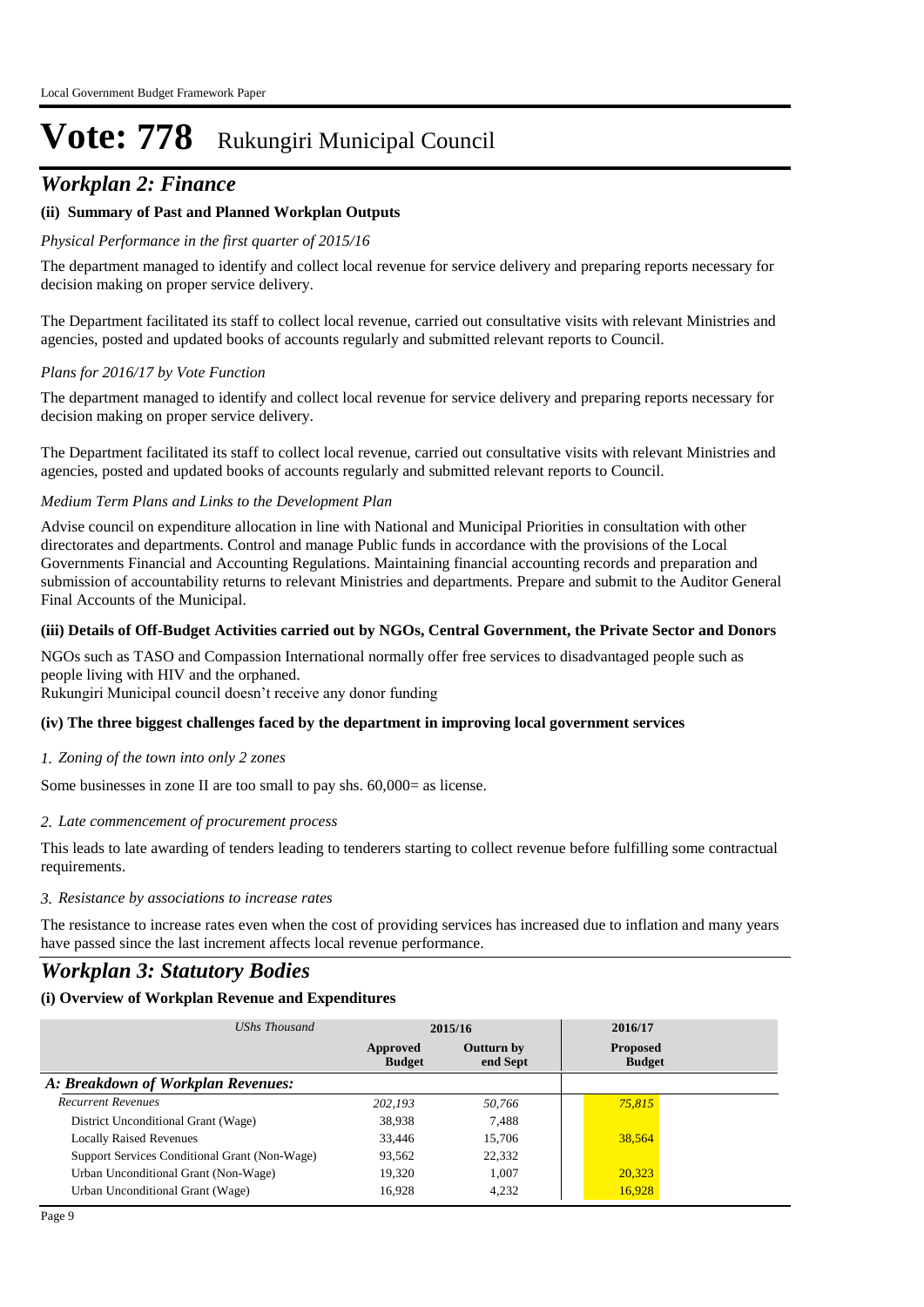### *Workplan 3: Statutory Bodies*

| ≖                                        |                           |                               |                                  |  |
|------------------------------------------|---------------------------|-------------------------------|----------------------------------|--|
| <b>UShs Thousand</b>                     |                           | 2015/16                       | 2016/17                          |  |
|                                          | Approved<br><b>Budget</b> | <b>Outturn by</b><br>end Sept | <b>Proposed</b><br><b>Budget</b> |  |
| <b>Total Revenues</b>                    | 202,193                   | 50,766                        | 75,815                           |  |
| <b>B: Overall Workplan Expenditures:</b> |                           |                               |                                  |  |
| Recurrent Expenditure                    | 202,193                   | 43,983                        | 75,815                           |  |
| Wage                                     | 55,865                    | 11,720                        | 16,928                           |  |
| Non Wage                                 | 146,328                   | 32,263                        | 58,887                           |  |
| Development Expenditure                  | $\theta$                  | $\theta$                      |                                  |  |
| Domestic Development                     | $\Omega$                  | $\Omega$                      |                                  |  |
| Donor Development                        | $\Omega$                  | $\Omega$                      |                                  |  |
| <b>Total Expenditure</b>                 | 202,193                   | 43,983                        | 75,815                           |  |

#### *Revenue and Expenditure Performance in the first quarter of 2015/16*

The Departmental allocation was much more than the expected quarterly average caused by local revenue standing at 188% and urban un conditional grant 100%. This is mainly because some money was initially to pay councilors ex gracia as the release was being awaited The department received revenues totaling to shs. 50,766,000=.

By the end of the quarter, out of shs. 50,766,000= received by the department, only shs. 43,983,000= was spent by the department leaving a balance of shs. 6,782,000= o

#### *Department Revenue and Expenditure Allocations Plans for 2016/17*

Statutory Bodies' allocation is lower than that of last financial year because of general reducation of local revenue thus the small allocation to council operations.

#### **(ii) Summary of Past and Planned Workplan Outputs**

#### *Physical Performance in the first quarter of 2015/16*

The Department managed to implement a number of outputs under its planning, budgeting, Executive, Legislative, Accountability and Administrative functions. The

Department convened one Council session, one Executive Committee meeting, three standing committee meetings,

The Department also procured copies of Local Government Act for councilors.

#### *Plans for 2016/17 by Vote Function*

The Department managed to implement a number of outputs under its planning, budgeting, Executive, Legislative, Accountability and Administrative functions. The

Department convened one Council session, one Executive Committee meeting, three standing committee meetings,

The Department also procured copies of Local Government Act for councilors.

#### *Medium Term Plans and Links to the Development Plan*

Policies, plans and resolutions passed for action by conducting timely and organized Council and committee meetings, political leaders and standing Committees facilitated to do their activities and monitor council programmes and projects, bye laws enacted for effective governance of the community, Political Leaders trained on monitoring service delivery and demanding for accountability of public resources, Council provided with timely and constant flow of goods, services and works as required an

#### **(iii) Details of Off-Budget Activities carried out by NGOs, Central Government, the Private Sector and Donors**

NGOs such as TASO and Compassion International normally offer free services to disadvantaged people such as people living with HIV and the orphaned.

Rukungiri Municipal council doesn't receive any donor funding

#### **(iv) The three biggest challenges faced by the department in improving local government services**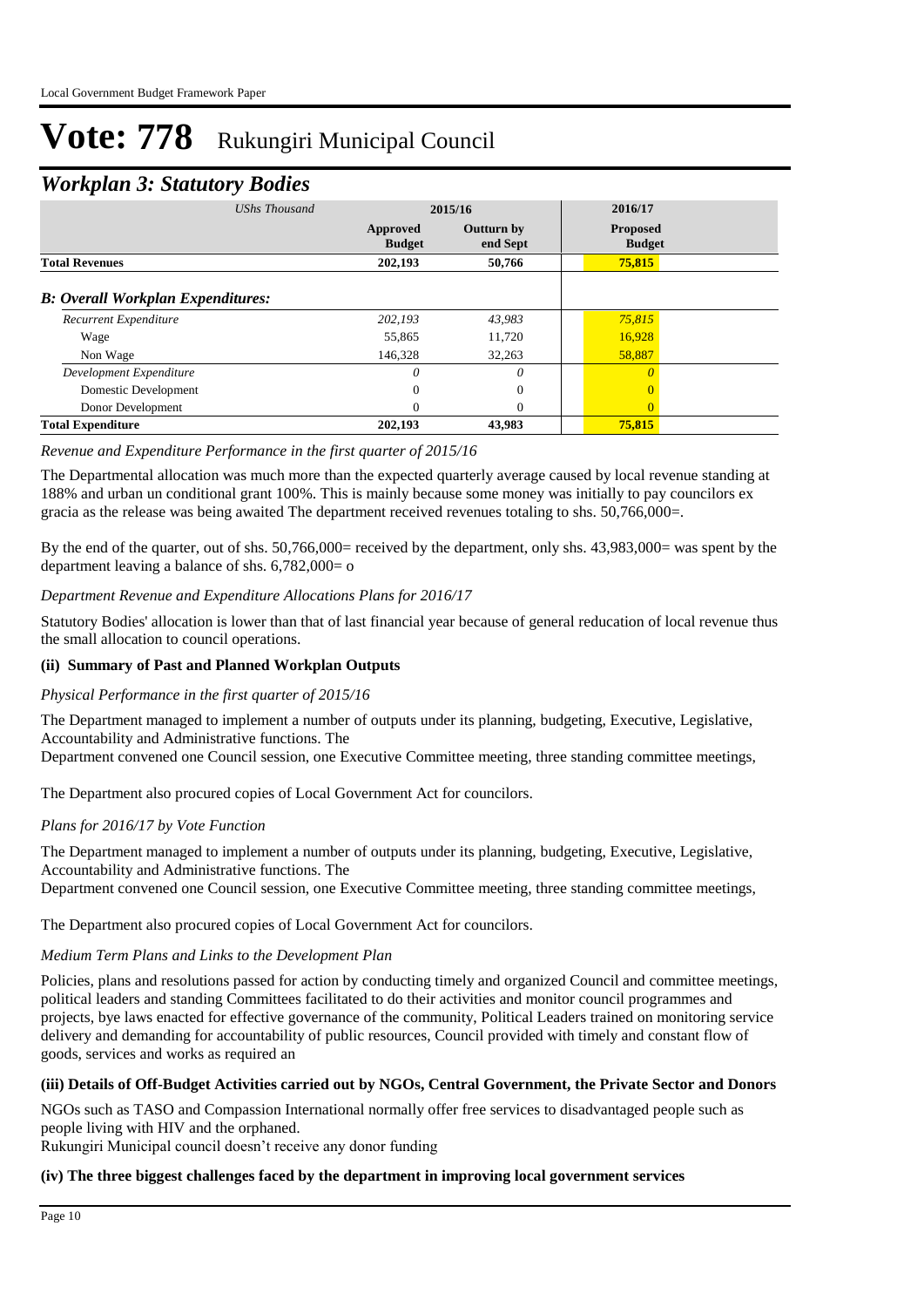### *Workplan 3: Statutory Bodies*

#### *Lack of skills and knowledge by the political wing 1.*

The political wing in particular Councilors do not have adequate knowledge and skills about their roles and responsibilities and staff need mentoring on procurement and disposal planning and contracts management. This leads to delays.

#### *Office space 2.*

The Deputy Mayor, the Speaker, the Clerk to Council don't have an office. There is no room which can accommodate the council sessions.

#### *Understaffing and inadequate tools 3.*

The Department has only one person responsible for all technical Council affairs and all support service affairs of the department. Stationery is inadequate, filing, printing, photocopying & binding services not always available.

### *Workplan 4: Production and Marketing*

#### **(i) Overview of Workplan Revenue and Expenditures**

| <b>UShs Thousand</b>                     |                           | 2015/16                       | 2016/17                          |
|------------------------------------------|---------------------------|-------------------------------|----------------------------------|
|                                          | Approved<br><b>Budget</b> | <b>Outturn by</b><br>end Sept | <b>Proposed</b><br><b>Budget</b> |
| A: Breakdown of Workplan Revenues:       |                           |                               |                                  |
| <b>Recurrent Revenues</b>                | 16,600                    | 3,291                         | 26,616                           |
| <b>Locally Raised Revenues</b>           | 1,600                     |                               | 3,020                            |
| Sector Conditional Grant (Non-Wage)      | $\Omega$                  | 0                             | 1,758                            |
| Sector Conditional Grant (Wage)          | 15,000                    | 3,291                         | 14,998                           |
| Urban Unconditional Grant (Non-Wage)     |                           | 0                             | 6,840                            |
| <b>Total Revenues</b>                    | 16,600                    | 3,291                         | 26,616                           |
| <b>B: Overall Workplan Expenditures:</b> |                           |                               |                                  |
| Recurrent Expenditure                    | 16,600                    | 3,291                         | 26,616                           |
| Wage                                     | 15,000                    | 3,291                         | 14,998                           |
| Non Wage                                 | 1,600                     | 0                             | 11,618                           |
| Development Expenditure                  | O                         | 0                             |                                  |
| Domestic Development                     |                           | 0                             |                                  |
| Donor Development                        | 0                         | 0                             | 0                                |
| <b>Total Expenditure</b>                 | 16,600                    | 3,291                         | 26,616                           |

*Revenue and Expenditure Performance in the first quarter of 2015/16*

Natural resources is a new department in Rukungiri MC and has only received money to cater for salaries.

*Department Revenue and Expenditure Allocations Plans for 2016/17*

Production and Marketing department`s allocation is expected to slightly change from Shs 16,600,000= to Shs 26,616,000=. This is to help in the operationalization of the department in an attempt to make it more field based.

#### **(ii) Summary of Past and Planned Workplan Outputs**

*Physical Performance in the first quarter of 2015/16*

N/A

*Plans for 2016/17 by Vote Function*

N/A

#### *Medium Term Plans and Links to the Development Plan*

Production and Marketing department plans on achieving the following objectives in the next Finnancial Year: Ensuring sustainable food security in the Municipal Council, Vaccination of all animals within the municiparity to controll spreading of diseases, ensure that Wealth creation projects run smoothly to improve on the productivity of the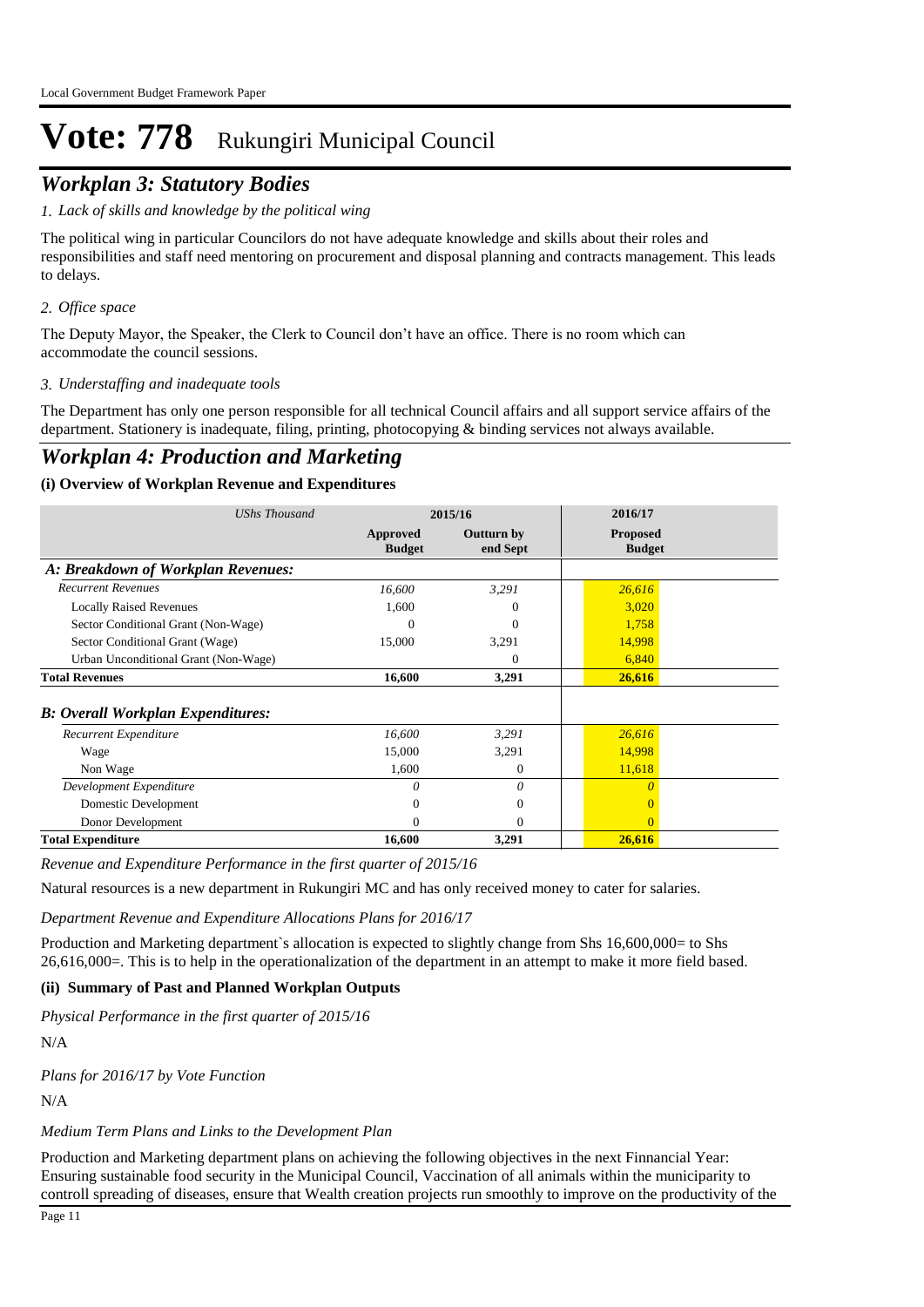### *Workplan 4: Production and Marketing*

municipariy. All these plans are linked to the Development plan.

None **(iii) Details of Off-Budget Activities carried out by NGOs, Central Government, the Private Sector and Donors** 

#### **(iv) The three biggest challenges faced by the department in improving local government services**

#### *Lack of transport means 1.*

The department currently lacks vehicles to enable smooth running of departmental activities especially in the department

#### *Innadequate Funding 2.*

In relation to the planned outputs in the next finnancial year, the amount of money allocated to the department is too small to enable it ru these activities.

#### *Understaffing 3.*

The department currently has two staff members and yet the range of activities is too large.

### *Workplan 5: Health*

#### **(i) Overview of Workplan Revenue and Expenditures**

| <b>UShs Thousand</b>                     | 2015/16                          |                               | 2016/17                          |  |
|------------------------------------------|----------------------------------|-------------------------------|----------------------------------|--|
|                                          | <b>Approved</b><br><b>Budget</b> | <b>Outturn by</b><br>end Sept | <b>Proposed</b><br><b>Budget</b> |  |
| A: Breakdown of Workplan Revenues:       |                                  |                               |                                  |  |
| <b>Recurrent Revenues</b>                | 660,845                          | 168,047                       | 663,492                          |  |
| <b>Locally Raised Revenues</b>           | 3,971                            | 350                           | 4,139                            |  |
| Multi-Sectoral Transfers to LLGs         | 64.885                           | 10,209                        | 54,878                           |  |
| Other Transfers from Central Government  | 96,286                           | 23,547                        | 96,286                           |  |
| Sector Conditional Grant (Non-Wage)      | 22.671                           | 5.668                         | 30.165                           |  |
| Sector Conditional Grant (Wage)          | 470,740                          | 128,053                       | 470,740                          |  |
| Urban Unconditional Grant (Non-Wage)     | 2,294                            | 220                           | 7,284                            |  |
| <b>Development Revenues</b>              | 3,955                            | 791                           | 11,354                           |  |
| Development Grant                        | 3,955                            | 791                           | 11,354                           |  |
| <b>Total Revenues</b>                    | 664,800                          | 168,838                       | 674,846                          |  |
| <b>B: Overall Workplan Expenditures:</b> |                                  |                               |                                  |  |
| Recurrent Expenditure                    | 660,845                          | 167,210                       | 663,492                          |  |
| Wage                                     | 470,740                          | 128,053                       | 470.740                          |  |
| Non Wage                                 | 190,105                          | 39,157                        | 192,753                          |  |
| Development Expenditure                  | 3,955                            | 0                             | 11,354                           |  |
| Domestic Development                     | 3,955                            | $\theta$                      | 11,354                           |  |
| Donor Development                        | $\theta$                         | $\theta$                      | $\Omega$                         |  |
| <b>Total Expenditure</b>                 | 664,800                          | 167,210                       | 674,846                          |  |

*Revenue and Expenditure Performance in the first quarter of 2015/16*

The Departmental allocation for local revenue was very low standing at 35% and Urban unconditional non wage was also very low at 38%. During the quarter, the department received other revenues as expected i.e. PHC quarterly grant release for non-wage and development catering for most of the activities under Health and this is the reason why their allocation for local revenue and urban unconditional non wage is very low.

Out of shs. 168,838,000= received by the department, only shs. 167,210,00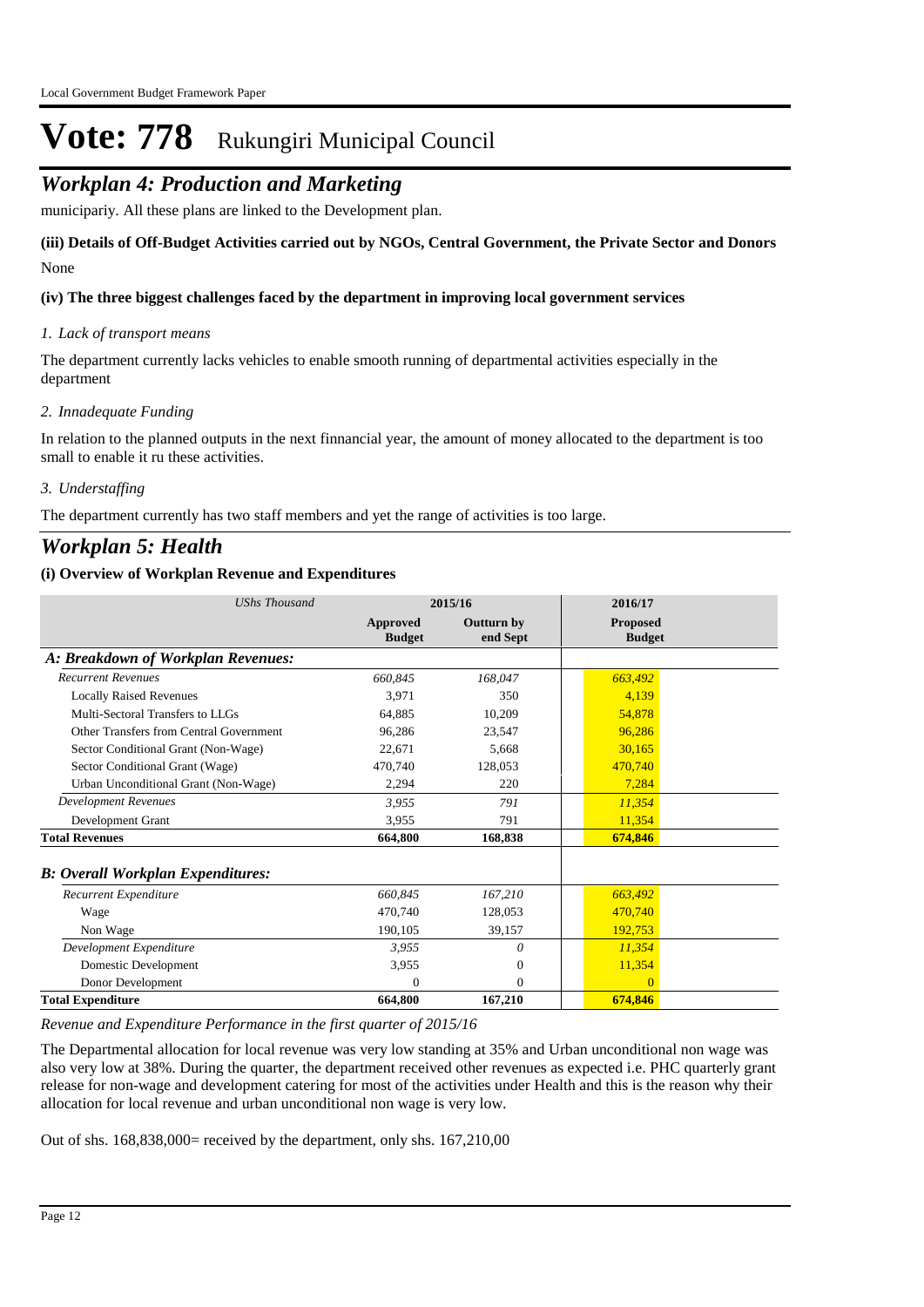## *Workplan 5: Health*

#### *Department Revenue and Expenditure Allocations Plans for 2016/17*

The departmental allocation of revenue during the financial year 2016/17 compared to last financial year is not expected to change significantly.

#### **(ii) Summary of Past and Planned Workplan Outputs**

#### *Physical Performance in the first quarter of 2015/16*

All planned PHC Non Wage activities were done as per the workplan despite the budgetary deficit. No PHC Development activities were planned for Quarter One. All Local revenue activities were done despite the budgetary deficit.

#### *Plans for 2016/17 by Vote Function*

All planned PHC Non Wage activities were done as per the workplan despite the budgetary deficit. No PHC Development activities were planned for Quarter One. All Local revenue activities were done despite the budgetary deficit.

#### *Medium Term Plans and Links to the Development Plan*

Sensitization on household based Garbage collection and disposal (continuous) Town beatification activities – e.g. ornamental tree planting and street trash bins. Disease control and epidemic preparedness. Keep Rukungiri Municipal Council clean (Monthly cleaning day). Supervision of Sanitation and hygiene campaigns. Support Supervision of 11 health facilities (8 Government and 3 NGO). Monitoring of NMS Bi-monthly Delivery of drugs and essential health supplies. Health education and promot

#### **(iii) Details of Off-Budget Activities carried out by NGOs, Central Government, the Private Sector and Donors**

TASO which provides comprehensive HIV CARE Package.

#### **(iv) The three biggest challenges faced by the department in improving local government services**

#### *Inadequate Municipal Water supply 1.*

Inadequate Municipal Water supply and lack of sewerage system coupled with poor household sanitation and garbage disposal behavior compromise hygiene and sanitation thus worsening the risk of epidemic outbreaks of dysentery and cholera.

#### *Inadequate NMS Essential drugs and laboratory supplies 2.*

Inadequate NMS Essential drugs and laboratory supplies leading to frequent stock outs of drugs compromising the quality of healthcare delivered.

#### *Dilapidated infrastructure 3.*

Dilapidated infrastructure at Rukungiri HC IV, Karangaro HC II, and Marumba HC II has compromised service delivery capacity.

### *Workplan 6: Education*

#### **(i) Overview of Workplan Revenue and Expenditures**

| UShs Thousand                       | 2015/16                   |                               | 2016/17                          |
|-------------------------------------|---------------------------|-------------------------------|----------------------------------|
|                                     | Approved<br><b>Budget</b> | <b>Outturn by</b><br>end Sept | <b>Proposed</b><br><b>Budget</b> |
| A: Breakdown of Workplan Revenues:  |                           |                               |                                  |
| <b>Recurrent Revenues</b>           | 2,803,428                 | 670,985                       | 2,855,698                        |
| <b>Locally Raised Revenues</b>      | 4,454                     | 580                           | 4,584                            |
| Sector Conditional Grant (Non-Wage) | 260,880                   | 83,520                        | 308,348                          |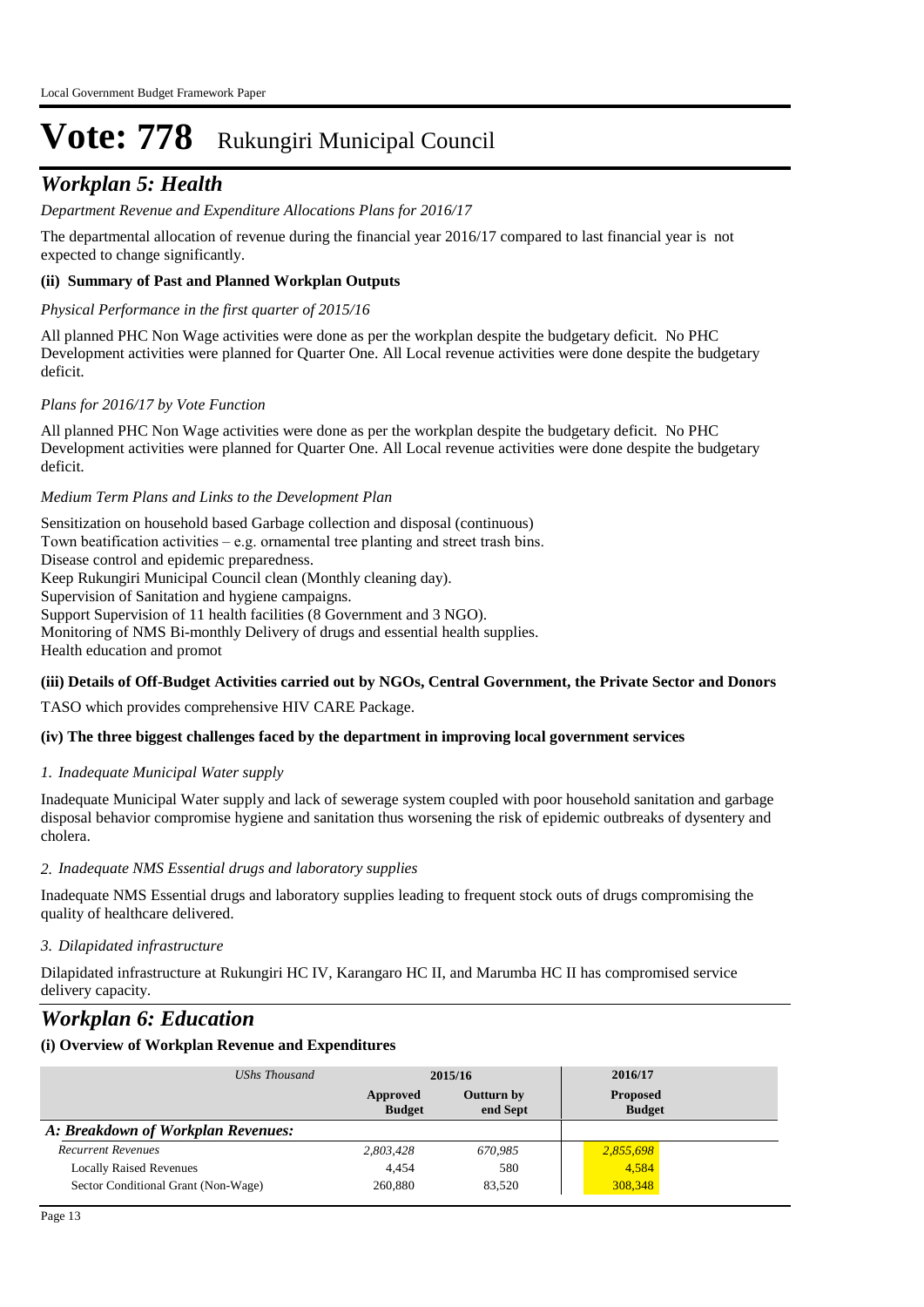### *Workplan 6: Education*

| ┻                                        |                           |                               |                                  |
|------------------------------------------|---------------------------|-------------------------------|----------------------------------|
| <b>UShs Thousand</b>                     |                           | 2015/16                       | 2016/17                          |
|                                          | Approved<br><b>Budget</b> | <b>Outturn by</b><br>end Sept | <b>Proposed</b><br><b>Budget</b> |
| Sector Conditional Grant (Wage)          | 2,502,617                 | 578,327                       | 2,502,609                        |
| Urban Unconditional Grant (Non-Wage)     | 2,573                     | 120                           | 7,252                            |
| Urban Unconditional Grant (Wage)         | 32,905                    | 8,439                         | 32,905                           |
| <b>Development Revenues</b>              | 206,737                   | 41,347                        | 121,016                          |
| Development Grant                        | 206,737                   | 41,347                        | 121,016                          |
| <b>Total Revenues</b>                    | 3,010,165                 | 712,333                       | 2,976,714                        |
| <b>B: Overall Workplan Expenditures:</b> |                           |                               |                                  |
| Recurrent Expenditure                    | 2,803,428                 | 670,750                       | 2,855,698                        |
| Wage                                     | 2,535,522                 | 586,765                       | 2,535,514                        |
| Non Wage                                 | 267,907                   | 83,984                        | 320,184                          |
| Development Expenditure                  | 206,737                   | 4,407                         | 121,016                          |
| Domestic Development                     | 206,737                   | 4,407                         | 121,016                          |
| Donor Development                        | 0                         | $\Omega$                      | $\Omega$                         |
| <b>Total Expenditure</b>                 | 3,010,165                 | 675,157                       | 2,976,714                        |

#### *Revenue and Expenditure Performance in the first quarter of 2015/16*

The Departmental allocation was lower than the expected quarterly average caused by local revenue and urban unconditional non-wage which was not received during the quarter. The department received other revenues as expected totaling to shs. 712,333,000=. Most of the activities in Education department are under conditional grants thus the reason for the consistent very low departmental allocation of urban unconditional grant and local revenue.

#### Out of shs. 712,333,000= received by the departm

#### *Department Revenue and Expenditure Allocations Plans for 2016/17*

The departmental allocation is not expected to change by a big margin in the Finnancial Year 2016/17. This is because activities in the Education department have not changed significantly.

#### **(ii) Summary of Past and Planned Workplan Outputs**

#### *Physical Performance in the first quarter of 2015/16*

The department managed to implement a number of outputs under its main functions of addressing access, retention and completion for children of school going age in primary schools, improving the school learning environment and enhancing the quality of teaching and improving participation in co-curricular activities.

The Department has so far inspected twenty primary schools, visited all secondary schools and carried out consultative visits with relevant Ministries and Agencies aimed at impr

#### *Plans for 2016/17 by Vote Function*

The department managed to implement a number of outputs under its main functions of addressing access, retention and completion for children of school going age in primary schools, improving the school learning environment and enhancing the quality of teaching and improving participation in co-curricular activities.

The Department has so far inspected twenty primary schools, visited all secondary schools and carried out consultative visits with relevant Ministries and Agencies aimed at impr

*Medium Term Plans and Links to the Development Plan*

Evaluating performance of schools through centrally set and marked Examinations. Routine School Inspection and Support supervision. Mobilization and sensitization of stakeholders Identification and placement of pupils with special Needs Construction of pit latrines at schools Revitalizing games, sports and music in primary schools

Page 14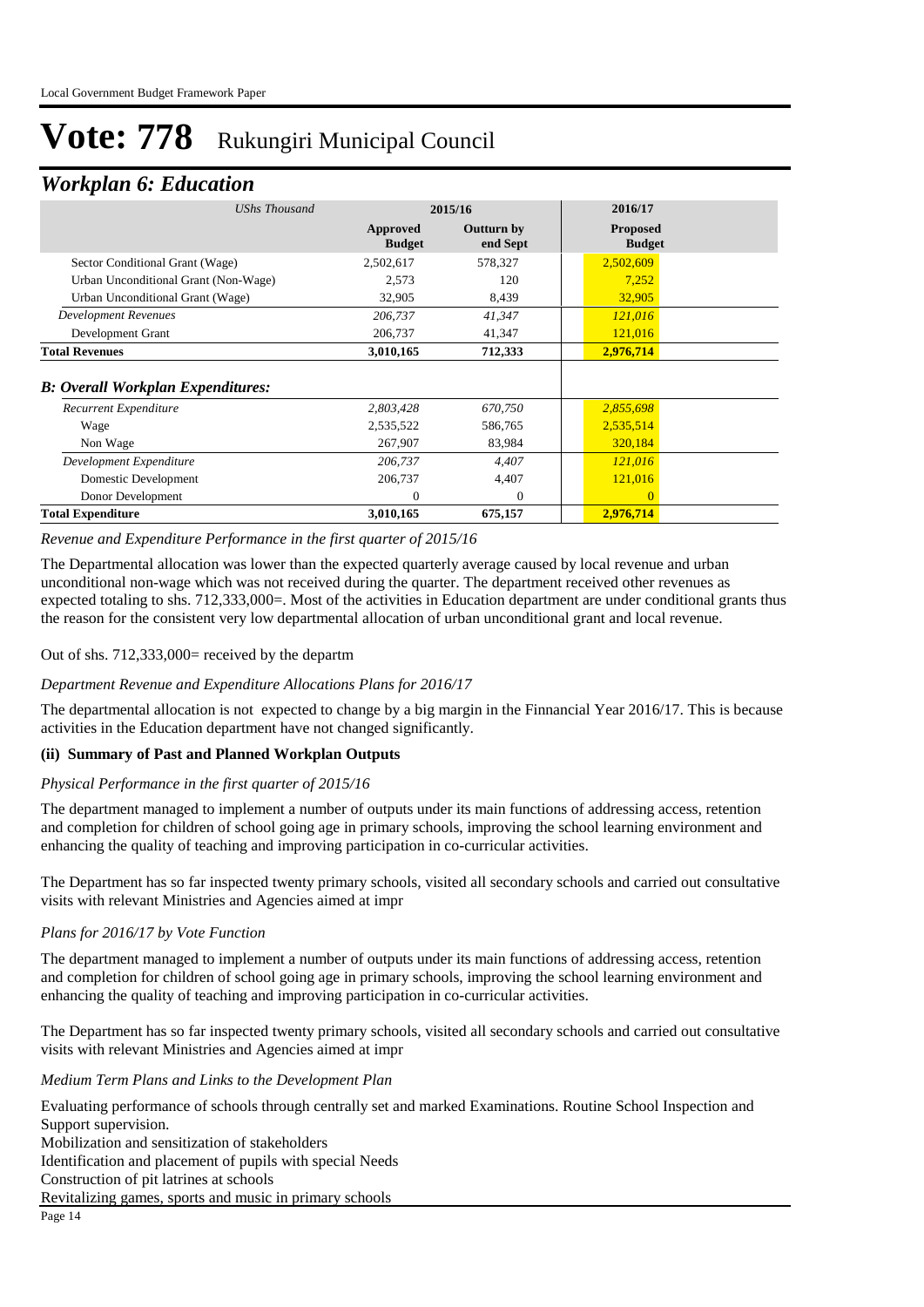### *Workplan 6: Education*

Disbursement of UPE capitation grants to all government aided primary schools. Procurement and distribution of Furniture to primary schools

#### **(iii) Details of Off-Budget Activities carried out by NGOs, Central Government, the Private Sector and Donors**

Construction of classrooms by parents and communities, Provision of furniture by parents and communities, Provision of water and sanitation by parents and communities, Development of games and sports by schools.

#### **(iv) The three biggest challenges faced by the department in improving local government services**

#### *Office space 1.*

The Department lacks enough office space to accommodate staff. Also Teachers lack accommodation at different schools.

#### *Means of Transport 2.*

The department of Education lacks transport means for school inspection.

#### *Insufficient local revenue 3.*

The allocation of the Local revenue to the Department is very low and this affects performance of the Department specifically in operation of office of the Municipal Education Officer.

### *Workplan 7a: Roads and Engineering*

#### **(i) Overview of Workplan Revenue and Expenditures**

| <b>UShs Thousand</b>                               |                                  | 2015/16                       | 2016/17                          |
|----------------------------------------------------|----------------------------------|-------------------------------|----------------------------------|
|                                                    | <b>Approved</b><br><b>Budget</b> | <b>Outturn by</b><br>end Sept | <b>Proposed</b><br><b>Budget</b> |
| A: Breakdown of Workplan Revenues:                 |                                  |                               |                                  |
| <b>Recurrent Revenues</b>                          | 856,040                          | 204,116                       | 826,566                          |
| <b>Locally Raised Revenues</b>                     | 19,938                           | 9.800                         | 3,000                            |
| Other Transfers from Central Government            | 752.699                          | 179,132                       | 735,676                          |
| Urban Unconditional Grant (Non-Wage)               | 11,517                           | 900                           | 16,004                           |
| Urban Unconditional Grant (Wage)                   | 71,886                           | 14,283                        | 71,886                           |
| <b>Development Revenues</b>                        | 51,907                           | 10,420                        | 109,046                          |
| <b>Locally Raised Revenues</b>                     |                                  | 0                             | 11,048                           |
| Multi-Sectoral Transfers to LLGs                   | 25,953                           | 5,210                         |                                  |
| Urban Discretionary Development Equalization Grant | 25,953                           | 5,210                         | 97,998                           |
| <b>Total Revenues</b>                              | 907,946                          | 214,535                       | 935,612                          |
| <b>B: Overall Workplan Expenditures:</b>           |                                  |                               |                                  |
| Recurrent Expenditure                              | 856,040                          | 77,680                        | 826,566                          |
| Wage                                               | 71.886                           | 14,283                        | 71.886                           |
| Non Wage                                           | 784,153                          | 63,397                        | 754,680                          |
| Development Expenditure                            | 51,907                           | 5,210                         | 109.046                          |
| Domestic Development                               | 51,907                           | 5,210                         | 109,046                          |
| Donor Development                                  | $\Omega$                         | $\Omega$                      | $\Omega$                         |
| <b>Total Expenditure</b>                           | 907,946                          | 82,890                        | 935,612                          |

*Revenue and Expenditure Performance in the first quarter of 2015/16*

179,132,308 was received from Uganda Road fund for urban road maintenance and out of that only 61,911,232 was spent as per details in the report. The local revenue allocation for roads and works was very high at 197% majolly to facilitate recruitment of road gangs.

#### *Department Revenue and Expenditure Allocations Plans for 2016/17*

The departmental allocation of revenue during the financial year 2016/17 compared to last financial year – 2015/2016 is expected to slightly increase.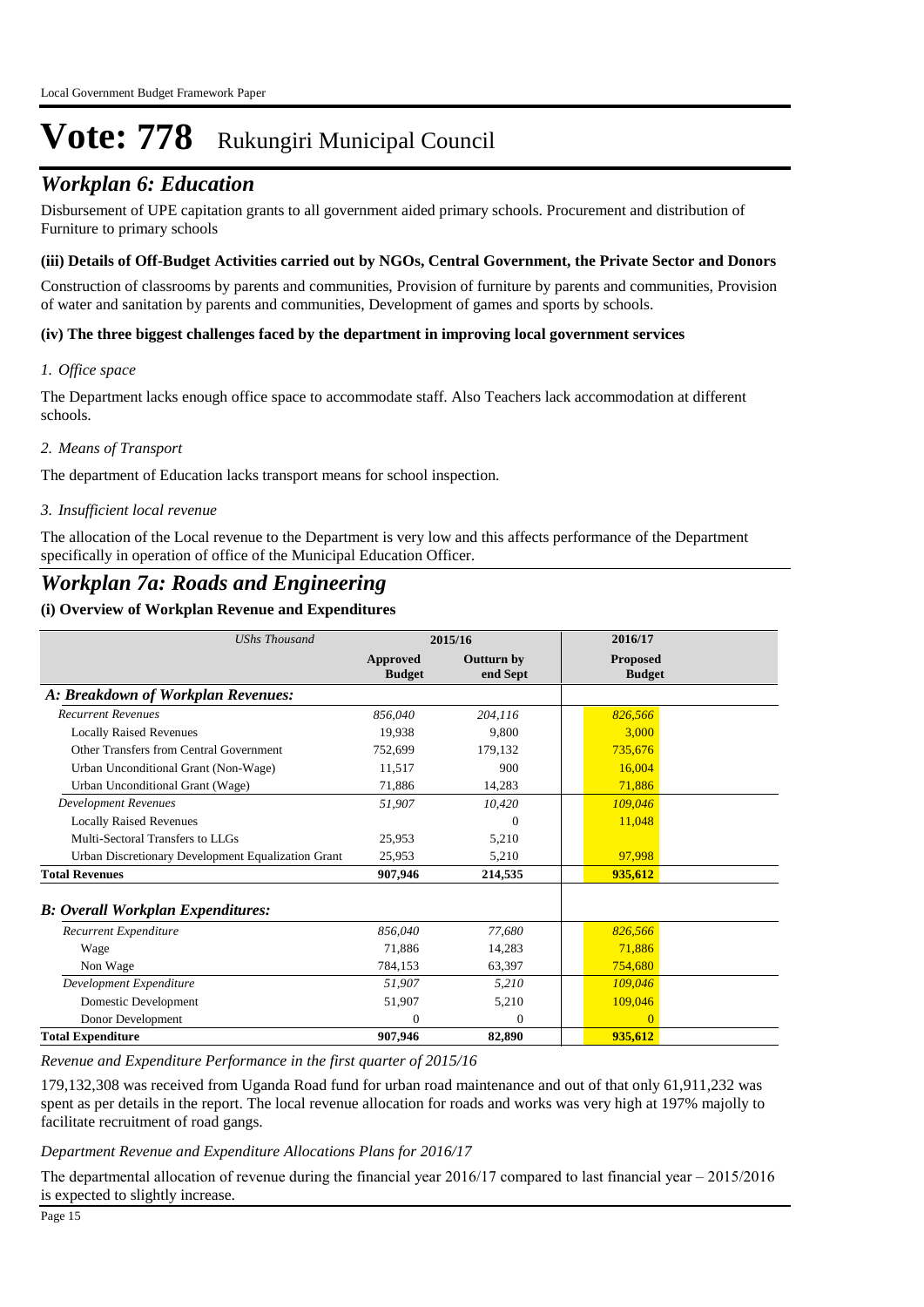## *Workplan 7a: Roads and Engineering*

#### **(ii) Summary of Past and Planned Workplan Outputs**

#### *Physical Performance in the first quarter of 2015/16*

Mobilisation and demarcation of 12km of the roadnetwork under periodic maintenance has been completed. Environmental screening has also been done. 20km of the road network has also been completed using both mechanised and manual labour.

#### *Plans for 2016/17 by Vote Function*

Mobilisation and demarcation of 12km of the roadnetwork under periodic maintenance has been completed. Environmental screening has also been done. 20km of the road network has also been completed using both mechanised and manual labour.

#### *Medium Term Plans and Links to the Development Plan*

Rehabilitation of Rukungiri Municipality road network. Periodic and Routine maintenance of Municipality road Street naming and Numbering Demarcation of major roads using concrete poles. Physical planning Extension and improvement of water system Installation of culverts

#### **(iii) Details of Off-Budget Activities carried out by NGOs, Central Government, the Private Sector and Donors**

No off budget activities are expected under roads and engineering department.

#### **(iv) The three biggest challenges faced by the department in improving local government services**

#### *Land tenure system 1.*

People demand for compensation when roads are being opened.

#### *Inadequate office space and equipments 2.*

The department houses six officers in one small room with only one desktop computer.

#### *Inadequate staff 3.*

The Department has inadequate staff which affects timely and quality out puts.

### *Workplan 7b: Water*

### **(i) Overview of Workplan Revenue and Expenditures**

*Revenue and Expenditure Performance in the first quarter of 2015/16*

#### N/A

*Department Revenue and Expenditure Allocations Plans for 2016/17*

#### **(ii) Summary of Past and Planned Workplan Outputs**

N/A *Physical Performance in the first quarter of 2015/16*

*Plans for 2016/17 by Vote Function*

 $N/\Delta$ 

*Medium Term Plans and Links to the Development Plan*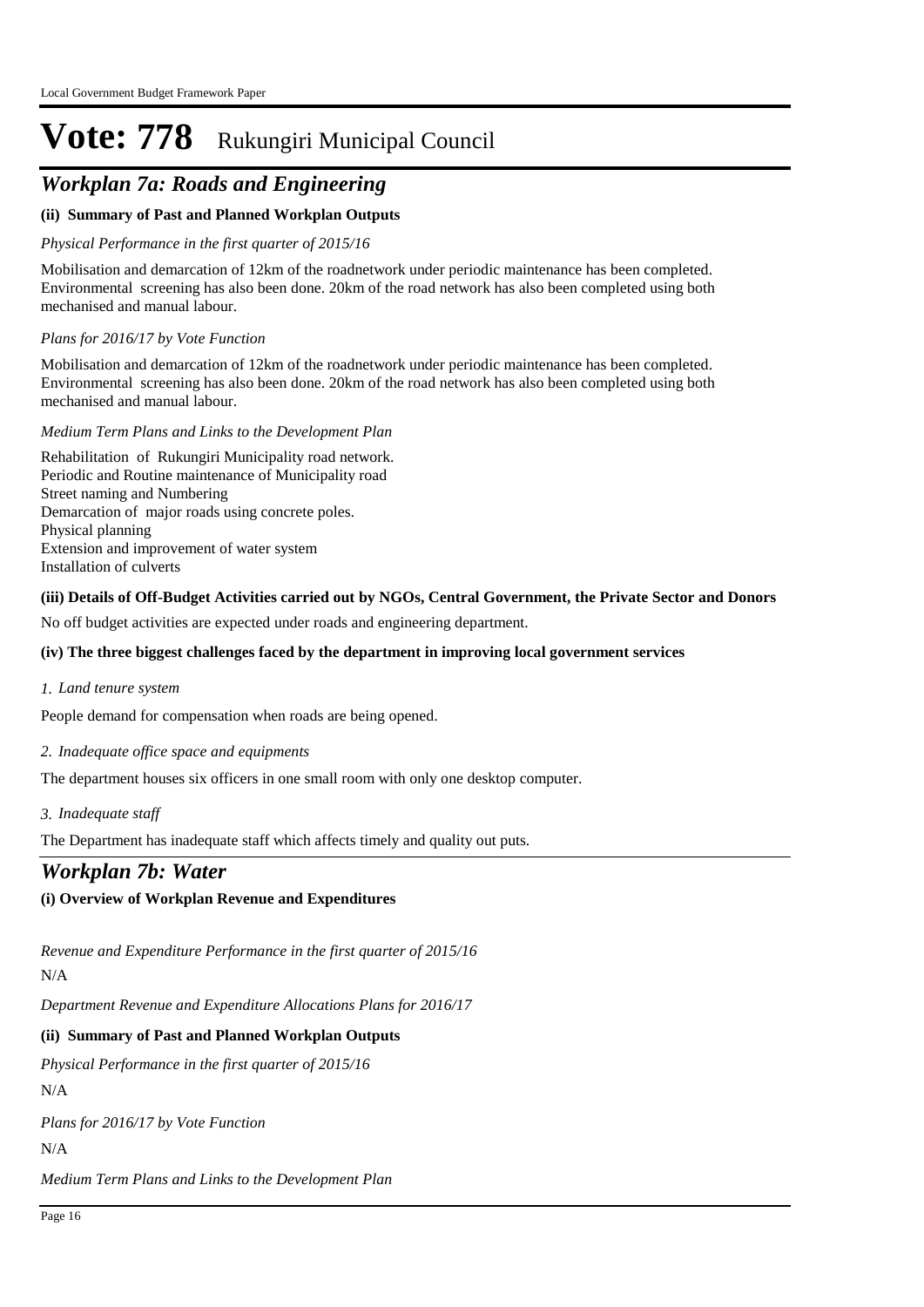### *Workplan 7b: Water*

**(iii) Details of Off-Budget Activities carried out by NGOs, Central Government, the Private Sector and Donors** 

**(iv) The three biggest challenges faced by the department in improving local government services**

*1.*

*2.*

*3.*

## *Workplan 8: Natural Resources*

#### **(i) Overview of Workplan Revenue and Expenditures**

| <b>UShs Thousand</b>                     | 2015/16                   |                               | 2016/17                          |  |
|------------------------------------------|---------------------------|-------------------------------|----------------------------------|--|
|                                          | Approved<br><b>Budget</b> | <b>Outturn by</b><br>end Sept | <b>Proposed</b><br><b>Budget</b> |  |
| A: Breakdown of Workplan Revenues:       |                           |                               |                                  |  |
| <b>Recurrent Revenues</b>                | $\theta$                  | 0                             | 26                               |  |
| Sector Conditional Grant (Non-Wage)      |                           |                               | 26                               |  |
| Urban Unconditional Grant (Non-Wage)     |                           | 0                             |                                  |  |
| <b>Total Revenues</b>                    | $\bf{0}$                  | $\bf{0}$                      | 26                               |  |
| <b>B: Overall Workplan Expenditures:</b> |                           |                               |                                  |  |
| <b>Recurrent Expenditure</b>             | $\theta$                  | $\theta$                      | 26                               |  |
| Wage                                     |                           |                               |                                  |  |
| Non Wage                                 |                           | $\Omega$                      | 26                               |  |
| Development Expenditure                  | 0                         | $\theta$                      |                                  |  |
| Domestic Development                     |                           | $\Omega$                      |                                  |  |
| Donor Development                        |                           | $\overline{0}$                | $\theta$                         |  |
| <b>Total Expenditure</b>                 | $\bf{0}$                  | $\bf{0}$                      | <b>26</b>                        |  |

*Revenue and Expenditure Performance in the first quarter of 2015/16*

N/A

*Department Revenue and Expenditure Allocations Plans for 2016/17*

#### **(ii) Summary of Past and Planned Workplan Outputs**

*Physical Performance in the first quarter of 2015/16*

N/A

*Plans for 2016/17 by Vote Function*

N/A

*Medium Term Plans and Links to the Development Plan*

#### **(iii) Details of Off-Budget Activities carried out by NGOs, Central Government, the Private Sector and Donors**

#### **(iv) The three biggest challenges faced by the department in improving local government services**

*1.*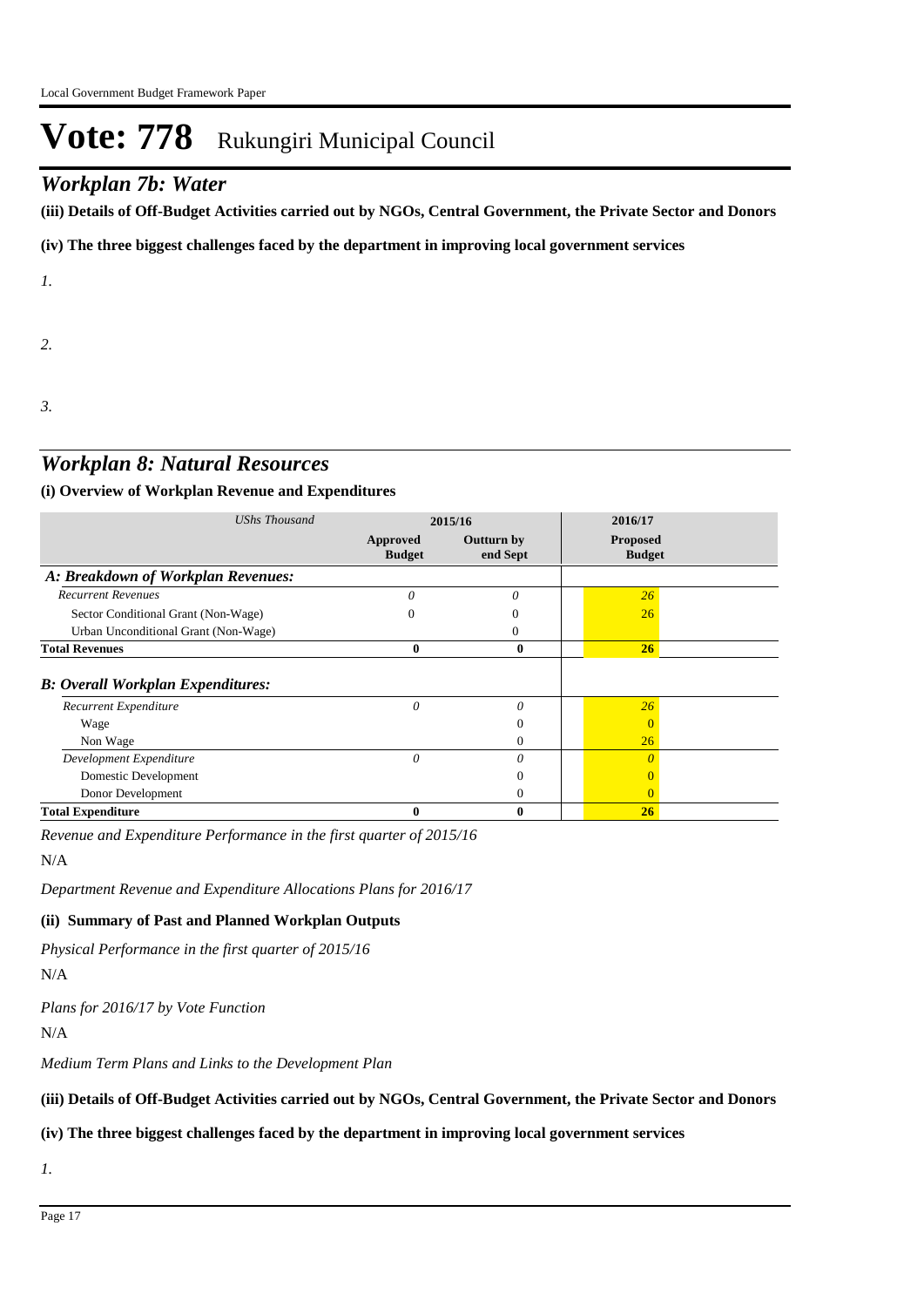## *Workplan 8: Natural Resources*

*3.*

## *Workplan 9: Community Based Services*

#### **(i) Overview of Workplan Revenue and Expenditures**

| <b>UShs Thousand</b>                               | 2015/16                          |                               | 2016/17                          |  |
|----------------------------------------------------|----------------------------------|-------------------------------|----------------------------------|--|
|                                                    | <b>Approved</b><br><b>Budget</b> | <b>Outturn by</b><br>end Sept | <b>Proposed</b><br><b>Budget</b> |  |
| A: Breakdown of Workplan Revenues:                 |                                  |                               |                                  |  |
| <b>Recurrent Revenues</b>                          | 158,469                          | 10,090                        | 169,959                          |  |
| <b>Locally Raised Revenues</b>                     | 5,756                            | $\Omega$                      | 3.225                            |  |
| Multi-Sectoral Transfers to LLGs                   | 29,026                           | 3,815                         | 38,185                           |  |
| Other Transfers from Central Government            | 100,000                          | 509                           | 100,000                          |  |
| Sector Conditional Grant (Non-Wage)                | 10.530                           | 3.059                         | 10.451                           |  |
| Urban Unconditional Grant (Non-Wage)               | 2,325                            | $\Omega$                      | 7,267                            |  |
| Urban Unconditional Grant (Wage)                   | 10,831                           | 2,708                         | 10,831                           |  |
| <b>Development Revenues</b>                        | 7,634                            | 1,489                         | $\theta$                         |  |
| Urban Discretionary Development Equalization Grant | 7,634                            | 1,489                         |                                  |  |
| <b>Total Revenues</b>                              | 166,103                          | 11,579                        | 169,959                          |  |
| <b>B: Overall Workplan Expenditures:</b>           |                                  |                               |                                  |  |
| Recurrent Expenditure                              | 158,469                          | 10,034                        | 169,959                          |  |
| Wage                                               | 26,005                           | 6,523                         | 26,005                           |  |
| Non Wage                                           | 132,464                          | 3,512                         | 143,954                          |  |
| Development Expenditure                            | 7,634                            | 1.125                         | n                                |  |
| Domestic Development                               | 7,634                            | 1,125                         | $\Omega$                         |  |
| Donor Development                                  | 0                                | 0                             | $\Omega$                         |  |
| <b>Total Expenditure</b>                           | 166,103                          | 11,159                        | 169,959                          |  |

*Revenue and Expenditure Performance in the first quarter of 2015/16*

The Departmental allocation was above average caused by the high value in conditional grant to community development assistants which stood at 360% to enable Assistant Community Development Officers supervise youth livelihood programmes. The department did not receive local revenue and urban unconditional grant non-wage during quarter one.

Out of shs. 11,579,000= received by the department, only shs. 11,159,000= was spent by the department leaving a balance of shs. 419,000= on the department

#### *Department Revenue and Expenditure Allocations Plans for 2016/17*

The departmental allocation of revenue during the financial year 2016/17 compared to last financial year is expected to increase from Ughs. 166,103, 000= to Ushs. 169,959,000= mainly due to Multi-Sectoral Transfers to LLGs.

#### **(ii) Summary of Past and Planned Workplan Outputs**

#### *Physical Performance in the first quarter of 2015/16*

By the end of Quarter one, the Department had managed to implement the following i.e. monitoring and supervision of community activities and projects, mobilized and sensitized communities including the youth on government programmes like youth livelihood programme and reports were prepared and submitted to the Council and relevant Ministries and Agencies.

*<sup>2.</sup>*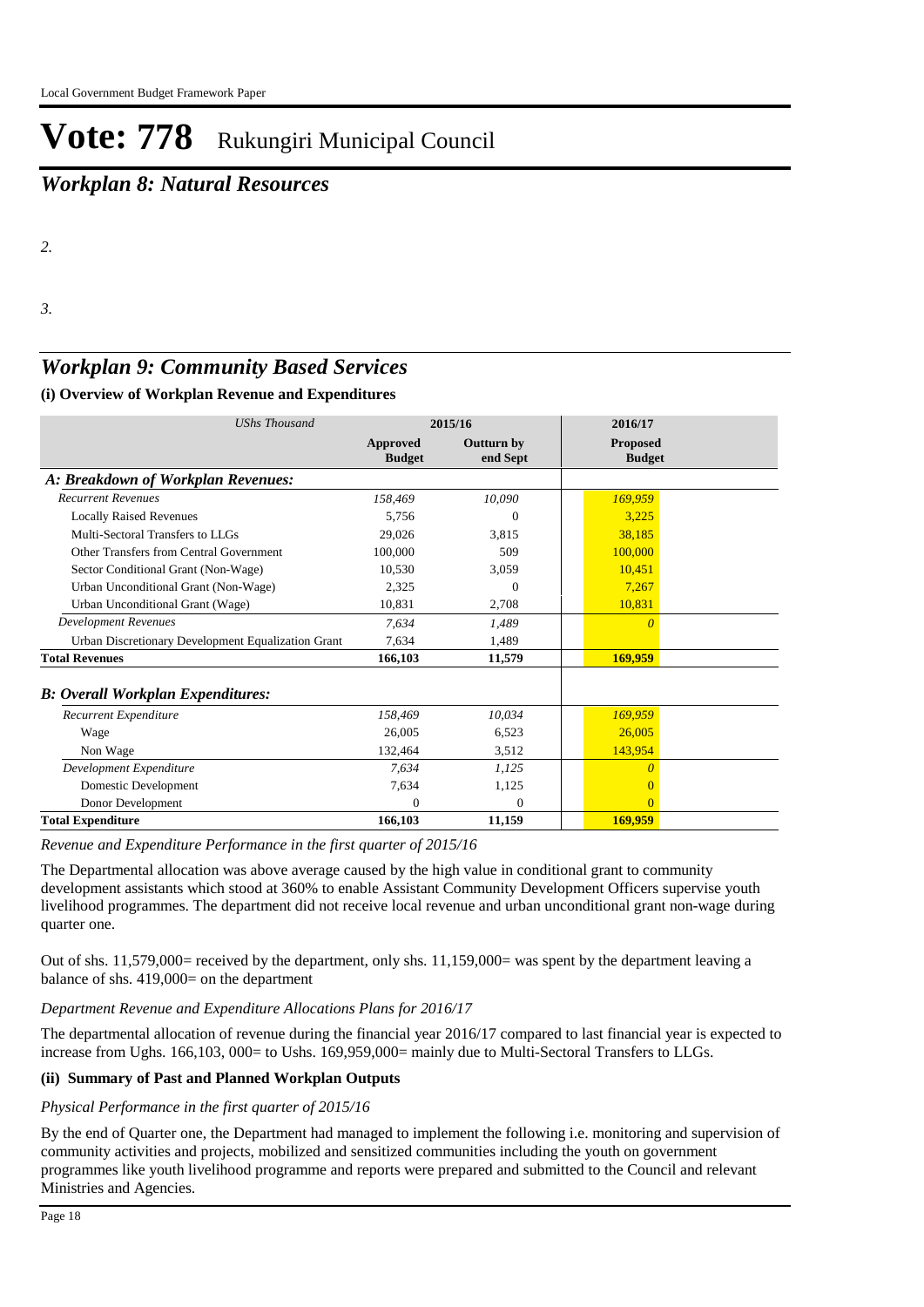## *Workplan 9: Community Based Services*

#### *Plans for 2016/17 by Vote Function*

By the end of Quarter one, the Department had managed to implement the following i.e. monitoring and supervision of community activities and projects, mobilized and sensitized communities including the youth on government programmes like youth livelihood programme and reports were prepared and submitted to the Council and relevant Ministries and Agencies.

#### *Medium Term Plans and Links to the Development Plan*

Planning process coordinated, Communities mobilised and sensitized on government porgrammes like CDD and YLP. FAL activities monitored, evaluated and supervised, advocacy and creation of awareness on labour related concerns and inspections done, CBOs registered and other CBO activities monitored, Gender mainstreaming through sensitization programmes done, marginalized groups like youths, PWDS, Elderly supported, Families counseled and disputes settled, PMCs formed at community level projects, P

#### **(iii) Details of Off-Budget Activities carried out by NGOs, Central Government, the Private Sector and Donors**

Voluntary Counselling and testing by RUGADA, RUDINET and TASO and Support to OVC by Compassion International.

#### **(iv) The three biggest challenges faced by the department in improving local government services**

#### *Inadequate equipments 1.*

The department does not have equipments like computers. The whole department does not have a computer for clerical work and for processing and storing data.

#### *Inadequate staff 2.*

The Department has inadequate staff which affects timely and quality out puts.

#### *Transport Means 3.*

The department has no form of transport means to facilitate staff in carrying out monitoring and supervision of community development activities.

### *Workplan 10: Planning*

#### **(i) Overview of Workplan Revenue and Expenditures**

| <b>UShs Thousand</b>                          | 2015/16                   |                               | 2016/17                          |  |
|-----------------------------------------------|---------------------------|-------------------------------|----------------------------------|--|
|                                               | Approved<br><b>Budget</b> | <b>Outturn by</b><br>end Sept | <b>Proposed</b><br><b>Budget</b> |  |
| A: Breakdown of Workplan Revenues:            |                           |                               |                                  |  |
| <b>Recurrent Revenues</b>                     | 30,857                    | 4,915                         | 32,727                           |  |
| <b>Locally Raised Revenues</b>                | 9,853                     | 1,674                         | 9,358                            |  |
| Support Services Conditional Grant (Non-Wage) | 1,729                     | 370                           |                                  |  |
| Urban Unconditional Grant (Non-Wage)          | 5,692                     | 520                           | 10,295                           |  |
| Urban Unconditional Grant (Wage)              | 13,584                    | 2,351                         | 13,074                           |  |
| <b>Total Revenues</b>                         | 30,857                    | 4,915                         | 32,727                           |  |
| <b>B: Overall Workplan Expenditures:</b>      |                           |                               |                                  |  |
| Recurrent Expenditure                         | 30,857                    | 4,915                         | 32,727                           |  |
| Wage                                          | 13,584                    | 2,351                         | 13,074                           |  |
| Non Wage                                      | 17,273                    | 2,564                         | 19,653                           |  |
| Development Expenditure                       | O                         | $\theta$                      | $\Omega$                         |  |
| Domestic Development                          | 0                         | $\Omega$                      |                                  |  |
| Donor Development                             | 0                         | $\Omega$                      | $\Omega$                         |  |
| <b>Total Expenditure</b>                      | 30,857                    | 4,915                         | 32,727                           |  |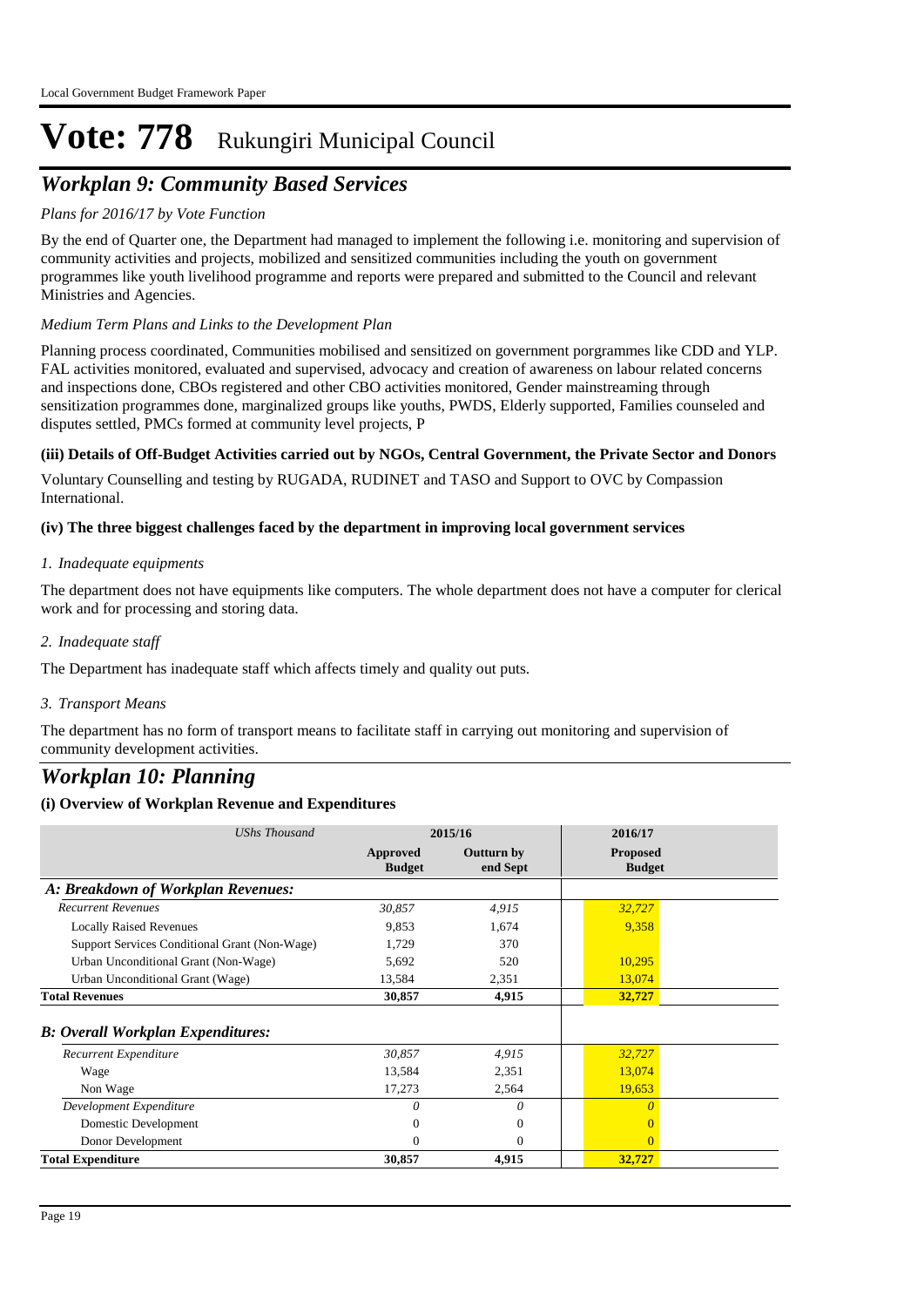### *Workplan 10: Planning*

#### *Revenue and Expenditure Performance in the first quarter of 2015/16*

The Departmental allocation was below the quarterly average due to the fact that Multi-Sectoral Transfers to LLG and PAF Monitoring were not given. Secondly urban unconditional non-wage was low compared to the expected amount.

All the amount of money received by the department was all spent leaving no balance on the account because the department does not have a separate account. Planning Unit uses Finance and Planning Account.

*Department Revenue and Expenditure Allocations Plans for 2016/17*

Revenue allocation to Planning for financial year 2016/17 is expected to increase slightly compared to the last financial year due to the allocation of local revenue which is expected to be higher.

#### **(ii) Summary of Past and Planned Workplan Outputs**

#### *Physical Performance in the first quarter of 2015/16*

By the end of first quarter, the Department had managed to facilitate and coordinate the process of development planning and budgeting through issuing letter/circulars, three Technical Planning Committee meetings were held and consolidated departmental budgets to produce the 2014/2015 annual budget.

#### *Plans for 2016/17 by Vote Function*

By the end of first quarter, the Department had managed to facilitate and coordinate the process of development planning and budgeting through issuing letter/circulars, three Technical Planning Committee meetings were held and consolidated departmental budgets to produce the 2014/2015 annual budget.

#### *Medium Term Plans and Links to the Development Plan*

Preparing Major Municipality Planning documents (Budget Framework Paper, Development Plan, Integrated work planand Quarterly progress reports and procurement plan), mentoring Division staff and other stakeholder in planning andthe budgeting process, formulation and dissemination of planning data and information, carry out poverty analysis toestablish poverty trends in the Municipality and carryout mid-term reviews and performance of Municipality plans andbudget.

#### **(iii) Details of Off-Budget Activities carried out by NGOs, Central Government, the Private Sector and Donors**

No off budget activities are expected under the planning unit.

#### **(iv) The three biggest challenges faced by the department in improving local government services**

*Rigid staff structure 1.*

Under staffing of the planning unit yet there is heavy workload.

*Office Accommodation 2.*

The Unit lacks enough office space which hinders in the operations of the Planning Unit.

*Limited funding 3.*

The unit has a lot of activities to perform yet the funds are scarce.

### *Workplan 11: Internal Audit*

#### **(i) Overview of Workplan Revenue and Expenditures**

| UShs Thousand                                 | 2015/16                   |                               | 2016/17                          |  |
|-----------------------------------------------|---------------------------|-------------------------------|----------------------------------|--|
|                                               | Approved<br><b>Budget</b> | <b>Outturn by</b><br>end Sept | <b>Proposed</b><br><b>Budget</b> |  |
| A: Breakdown of Workplan Revenues:            |                           |                               |                                  |  |
| <b>Recurrent Revenues</b>                     | 25.123                    | 5,672                         | 27,044                           |  |
| <b>Locally Raised Revenues</b>                | 3,983                     | 529                           | 4,389                            |  |
| Support Services Conditional Grant (Non-Wage) | 2.593                     | 751                           |                                  |  |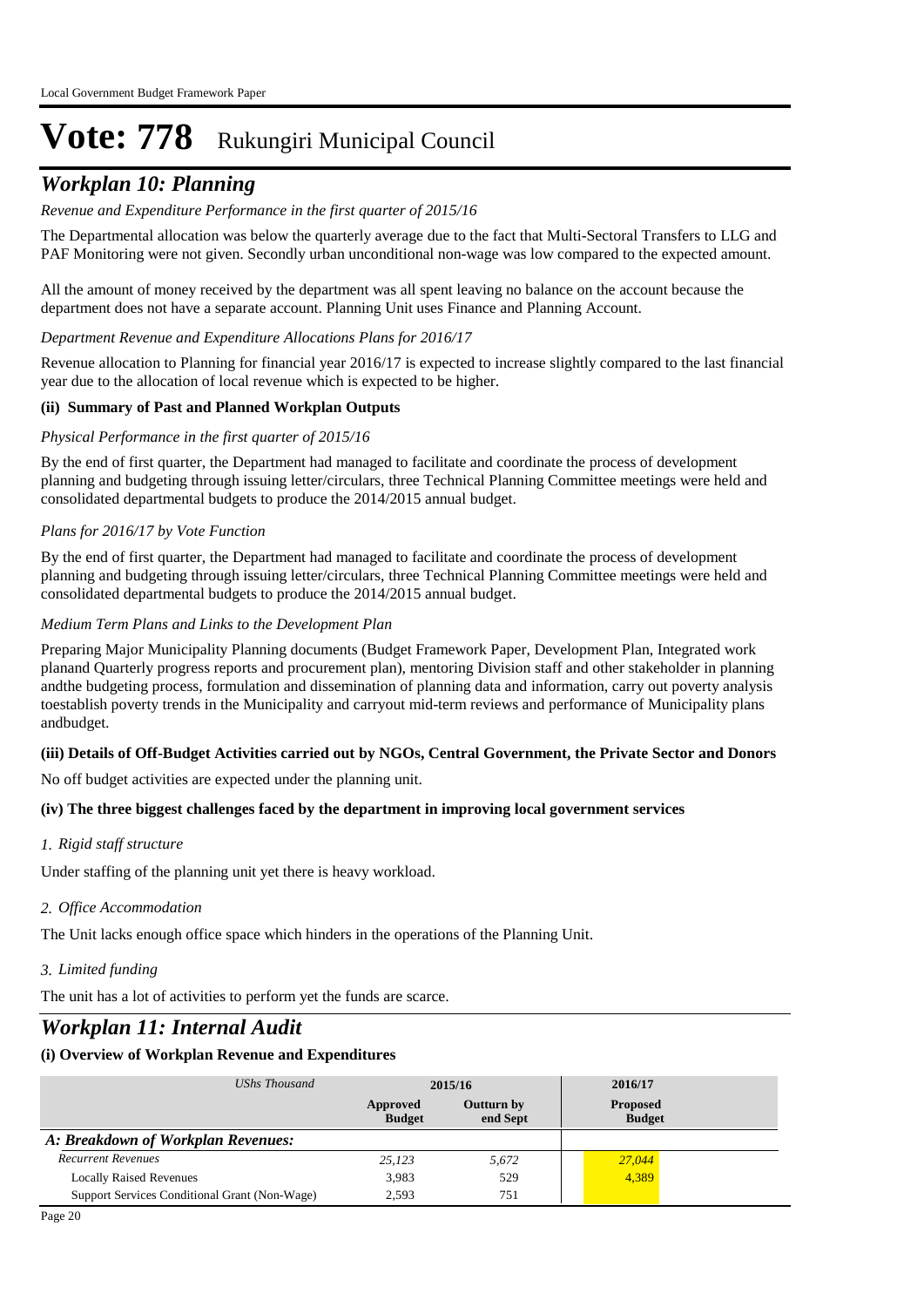### *Workplan 11: Internal Audit*

| ┻                                                                 |                           |                               |                                  |  |
|-------------------------------------------------------------------|---------------------------|-------------------------------|----------------------------------|--|
| UShs Thousand                                                     | 2015/16                   |                               | 2016/17                          |  |
|                                                                   | Approved<br><b>Budget</b> | <b>Outturn by</b><br>end Sept | <b>Proposed</b><br><b>Budget</b> |  |
| Urban Unconditional Grant (Non-Wage)                              | 2,723                     | 200                           | 6,832                            |  |
| Urban Unconditional Grant (Wage)                                  | 15,823                    | 4,192                         | 15,823                           |  |
| <b>Total Revenues</b>                                             | 25,123                    | 5,672                         | 27,044                           |  |
| <b>B: Overall Workplan Expenditures:</b><br>Recurrent Expenditure | 25,123                    | 4,522                         | 27,044                           |  |
| Wage<br>Non Wage                                                  | 15,823<br>9,299           | 4,192<br>330                  | 15,823<br>11,221                 |  |
| Development Expenditure<br>Domestic Development                   | $\theta$<br>$\Omega$      | $\theta$<br>$\Omega$          | $\theta$                         |  |
| Donor Development                                                 | $\mathbf{0}$              | $\theta$                      |                                  |  |
| <b>Total Expenditure</b>                                          | 25,123                    | 4,522                         | 27,044                           |  |

#### *Revenue and Expenditure Performance in the first quarter of 2015/16*

Revenue allocation to the Department was below the quarterly average. Urban unconditional and local revenue allocation to the department at 29% and 53% respectively was very low becuase the major in the first quarter was auditing of LLGs which was catered for under PAF monitoring standing at 116%.

All the amount of money received by the department was all spent leaving no balance on the account.

#### *Department Revenue and Expenditure Allocations Plans for 2016/17*

The departmental allocation of revenue during the financial year 2016/17 compared to last financial year is expected not to change significantly apart from a small increase in local revenue of about one million to the department.

#### **(ii) Summary of Past and Planned Workplan Outputs**

#### *Physical Performance in the first quarter of 2015/16*

In quarter, the department managed to implement a number of outputs under its main functions of strengthening the internal control system and ensuring compliance with relevant laws and Regulations. The Department has so far facilitated staff to conduct internal audits and 26 audits have been conducted. Reports have been prepared and submitted to Council.

#### *Plans for 2016/17 by Vote Function*

In quarter, the department managed to implement a number of outputs under its main functions of strengthening the internal control system and ensuring compliance with relevant laws and Regulations. The Department has so far facilitated staff to conduct internal audits and 26 audits have been conducted. Reports have been prepared and submitted to Council.

#### *Medium Term Plans and Links to the Development Plan*

Strengthen the internal control system.

Improve financial management and accountability to ensure compliance with law.

Strengthen risk assessment and mitigation process and create awareness about risk issues amongst heads of department. Ensure timely reporting of audit findings to auditees and follow on agreed action.

Involve auditees in the process of risk assessment, audit planning and setting appropriate action on recommendations

#### None **(iii) Details of Off-Budget Activities carried out by NGOs, Central Government, the Private Sector and Donors**

## **(iv) The three biggest challenges faced by the department in improving local government services**

#### *Delay in receiving responses from auditees 1.*

Affects timely reporting, requires continuous reminding of the Auditees and lack of enough attention by auditees about